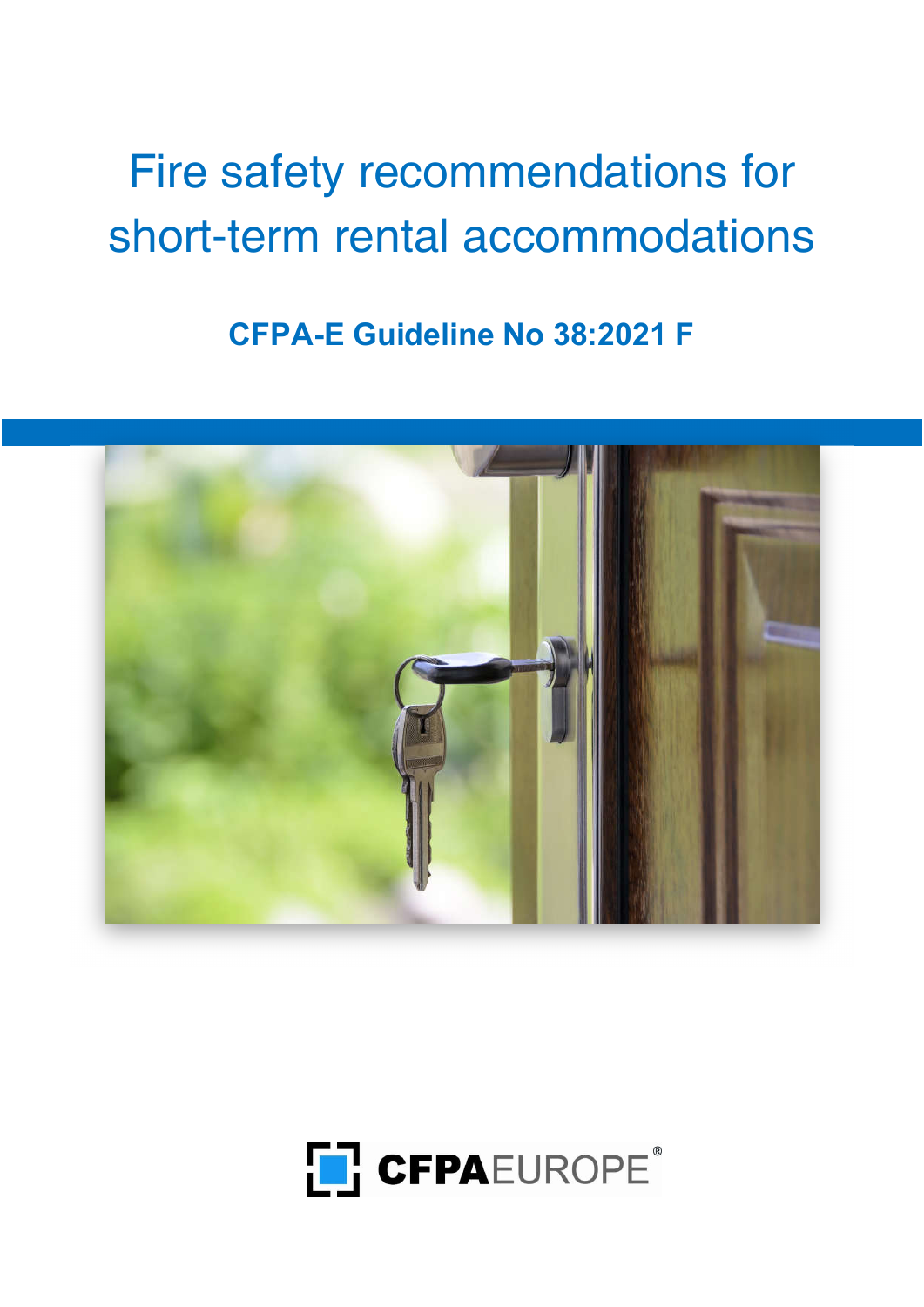

### FOREWORD

CFPA Europe develops and publishes common guidelines in order to achieve similar interpretation in the European countries and to give examples of acceptable solutions, concepts and models. CFPA Europe has the aim to facilitate and support fire protection, security and protection against natural hazards across Europe, and the whole world.

The market imposes new demands for quality and safety. Today, fire protection, security and protection against natural hazards form an integral part of a modern strategy for survival, sustainability and competitiveness.

These Guidelines are primarily intended for the public. They are also aimed at rescue services, insurers, consultants, safety companies and the like so that, in the course of their work, they may be able to help manage risk in society.

These Guidelines reflect best practice developed by the national members of CFPA Europe. Where these Guidelines and national requirements conflict, national requirements shall apply.

This Guideline has been compiled by the Guidelines Commission and is adopted by all members of CFPA Europe.

Copenhagen, August 2021 Cologne, August 2021 CFPA Europe **Guidelines** Commission

Jesper Ditlev **Hardy Rusch** Hardy Rusch Chairman Chairman

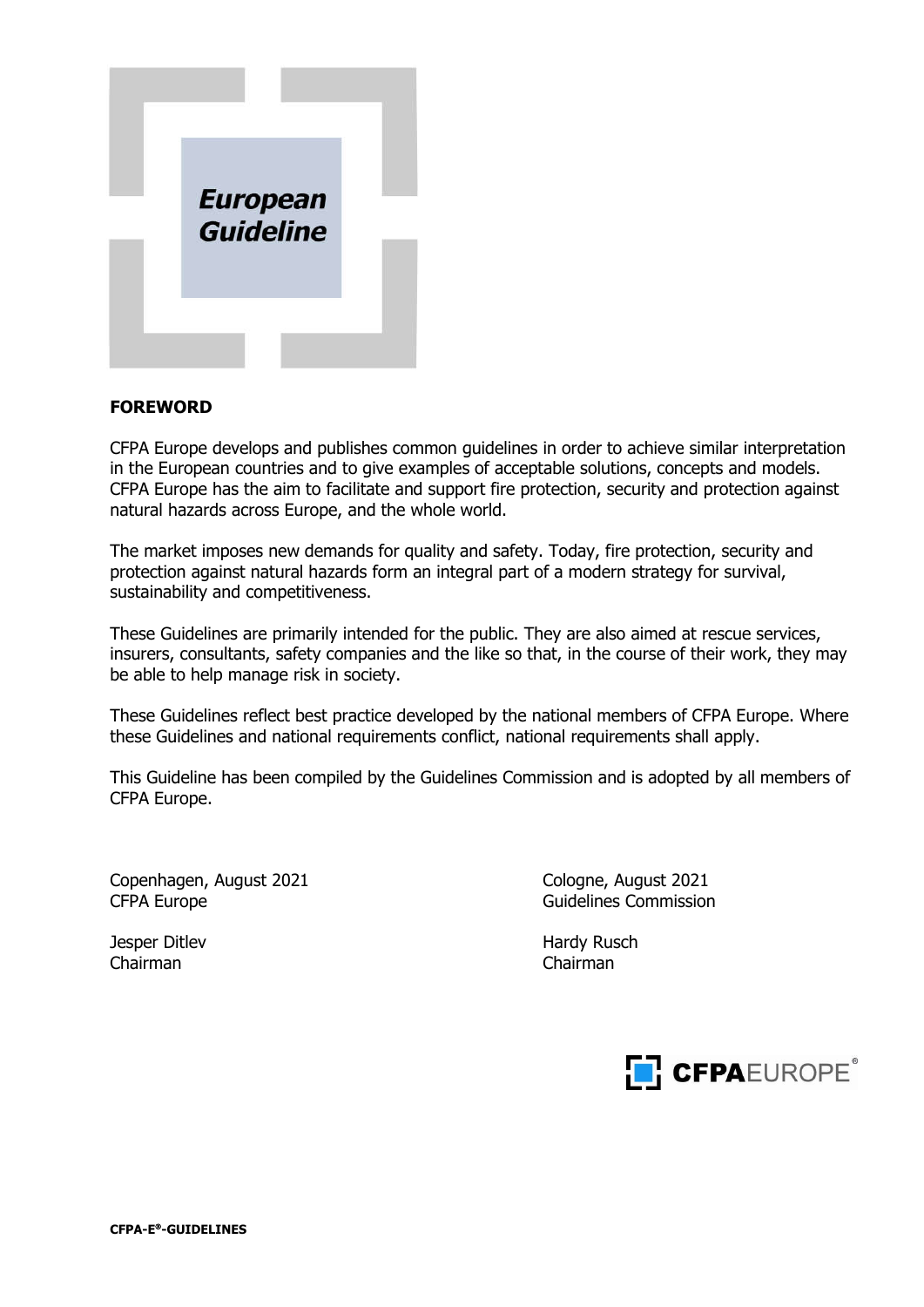

## **Contents**

| 1              |      |             |  |
|----------------|------|-------------|--|
| 2              |      |             |  |
| 3              |      |             |  |
| 4              |      |             |  |
| 5              |      |             |  |
| 6              |      |             |  |
|                | 6.1  |             |  |
|                | 6.2  |             |  |
|                | 6.3  |             |  |
|                | 6.4  |             |  |
|                | 6.5  |             |  |
|                | 6.6  |             |  |
|                | 6.7  |             |  |
|                | 6.8  |             |  |
|                | 6.9  |             |  |
|                | 6.10 |             |  |
|                | 6.11 |             |  |
|                | 6.12 |             |  |
|                | 6.13 |             |  |
|                | 6.14 |             |  |
| 7 <sup>7</sup> |      |             |  |
|                | 7.1  |             |  |
|                | 7.2  |             |  |
|                | 7.3  |             |  |
|                | 7.4  |             |  |
|                | 7.5  | Fireplaces. |  |
|                | 7.6  |             |  |
|                | 7.7  |             |  |
|                | 7.8  |             |  |
|                | 7.9  |             |  |
|                | 7.10 |             |  |
| 8              |      |             |  |
| 9              |      |             |  |
| 10             |      |             |  |
|                |      |             |  |

Key words: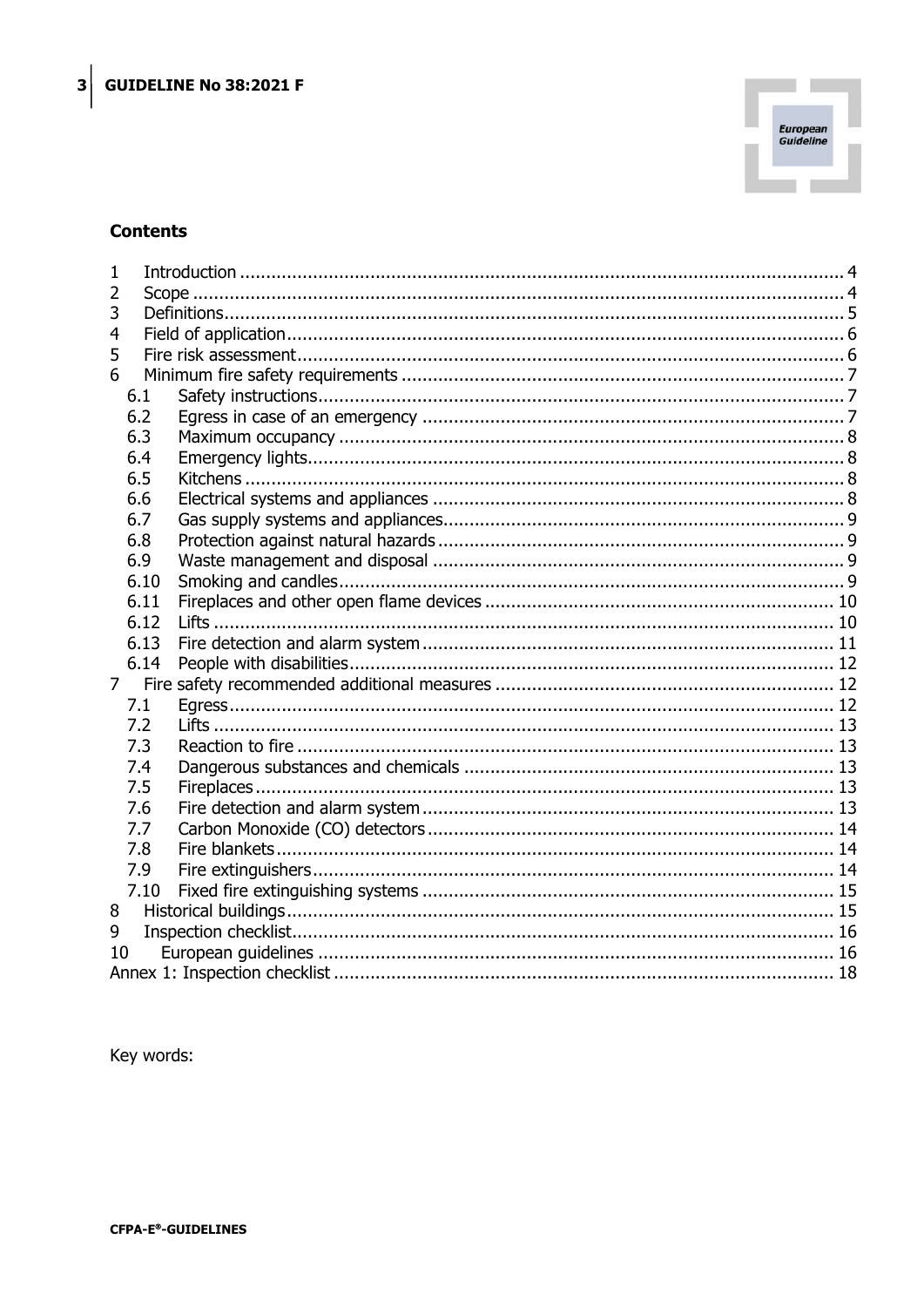

# 1 Introduction

This Guideline is concerned with fire safety in short term residential rental services. In these activities, often people are not fully aware of the characteristics of the spaces that they occupy, and presently in many European countries, the legislation is not always clear about what should be recommended in terms of fire safety.

This guideline is primarily intended for those responsible for safety in short term rental services. It is also addressed to the rescue services, consultants, safety companies etc. so that, in course of their work, they may be able to help to increase the levels of fire safety.

# 2 Scope

This guideline addresses the fire safety issues of short-term residential rental accommodation, such as apartments, bed & breakfast, country houses, farmhouses, etc. These premises are offered to people for rent for a short period of time, usually ranging from a day to a few days, rarely exceeding a few weeks.

Guests of these short-term rentals are usually unaware of the exact characteristics of the premises, particularly concerning fire safety.

Often guests decide to book a certain short-term rental premises on the basis of different needs and expectations, generally linked to aspects like the distance to tourist attractions or other amenities, the number of beds, the availability of certain appliances etc., but rarely do they consider the fire safety of the place, or have insufficient information about it.

Long-term renters generally know the premises well and, in case of fire, have the knowledge and determination to act quickly; in short-term rental accommodation, guests are generally not familiar enough with the premises and therefore egress or response to a fire can be difficult or even impossible.

In some cases, short-term rental premises are located in historic buildings, or simply in old buildings, and their safety systems might not be up to date. Technological systems, for example electrical systems or gas appliances (if present), can be too old, non-compliant, lack maintenance or even be dangerous. Additionally, hosts can be unaware or unwilling to increase the fire safety level of their premises.

In most European countries, authorities impose fire protection measures to long-term rental services. For these structures, national or local laws often require the host to guarantee the compliance to local building codes, the safety of the bearing structures, the safety of technological systems, the efficiency of installed fire protection systems, appropriate evacuation routes, etc., so the safety of the guests is guaranteed. This generally does not happen in short-term rental services.

Some European countries have codes concerning short rental services; other counties don't. As a consequence of that, the aim of this guideline is to provide hosts with some very basic principles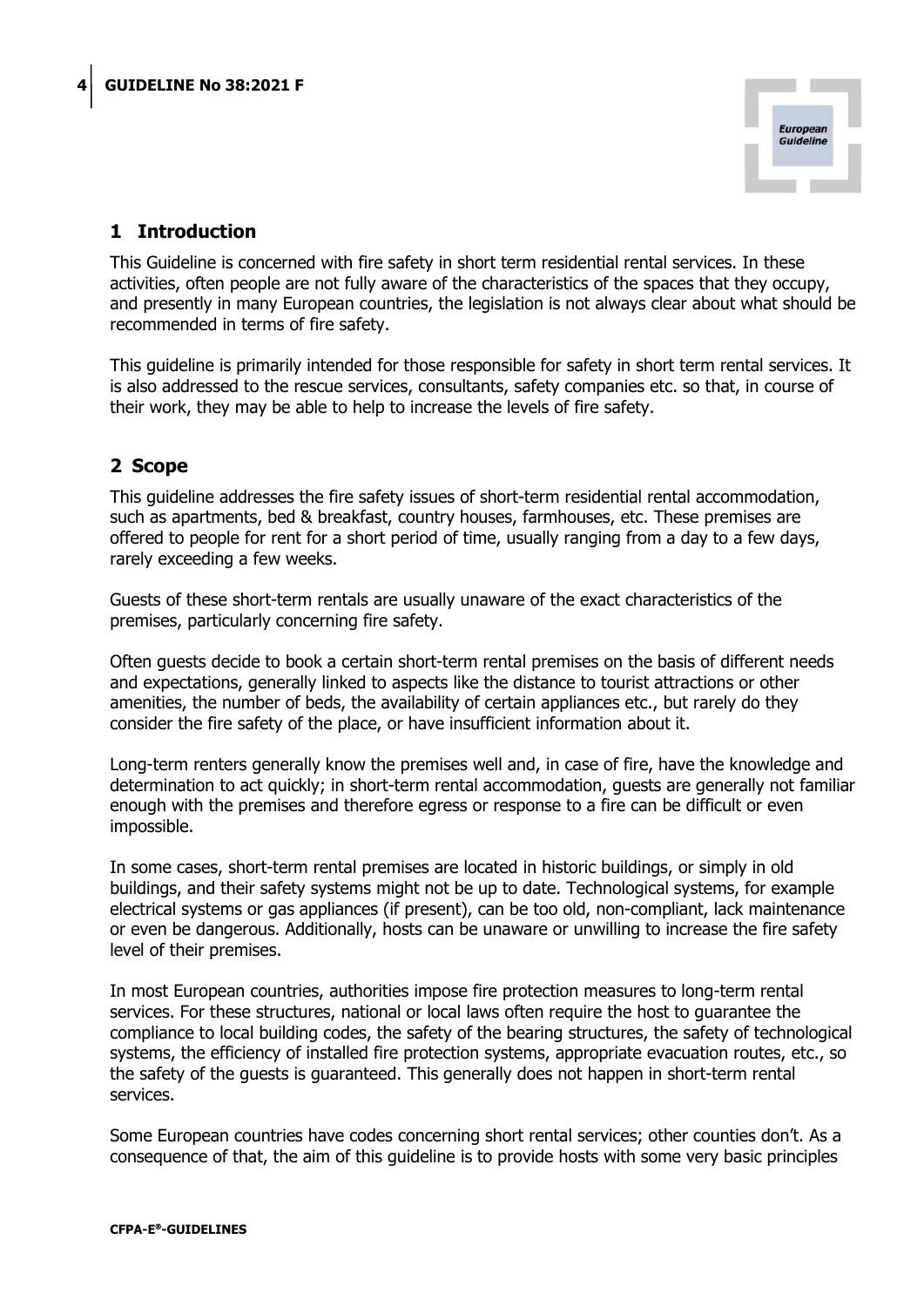

and measures in order to meet a level of fire safety that is to be considered as a minimum. These measures are easy to implement and have a low cost.

In a second part, this guideline contains additional suggestions in order to increase the level of fire safety of these structures, to be applied by hosts on a voluntary basis. The application of these additional measures allows people to reach a higher level of fire safety.

In addition to what is indicated in this guideline, in some cases it can be necessary or appropriate to appoint a qualified fire engineer to carry out a more advanced risk assessment. In these cases, the fire risk assessment must take into account the fire resistance of load-bearing structure and compartmentation, the access routes of emergency vehicles, the conformity of different technical equipment, the maintenance of the whole structure, etc.

In any case, if national or local codes are in contrast with this guideline, national and local codes prevail.

### 3 Definitions

**Short-term rental accommodation:** part of the hospitality industry where privately owned premises are rented to guests, usually through an online peer-to-peer booking platform.

**Short-term rental accommodation premises** or **premises**: any residential premises that are offered, in exchange for a fee, to guests on an online peer-to-peer booking platform.

Host: the person responsible for the short-term rental premises, who offers the premises for a fee. In case the premises is managed by a company, the host is the person responsible from that company.

Guest(s): the person(s) that occupy the short-term rental premises, paying a fee to the host.

Alternative exit route or Alternative egress system: any kind of passage, stair, corridor, window and in general exit route which does not fully comply with applicable regulations. In general, people can use an alternative exit route without the need of any particular equipment or training. This definition does not include creative egress systems like parachutes, slides, fire fighters' ladders or other equipment.

**One-way egress path length:** The length of the route from any point in the premises to the first point at which people can egress from the premises in either of two different directions, each possible exit should be no less than an angle of 45° from each other or divided by a fire-resistant wall.

Automatic emergency lowering system for lifts. This system detects the loss of standard electrical power, and then automatically cancels any floor calls and, using a standby battery power, safely lowers the lift to the safest landing (normally ground floor), opens the door and prevents any other use of the lift until after the end of the emergency.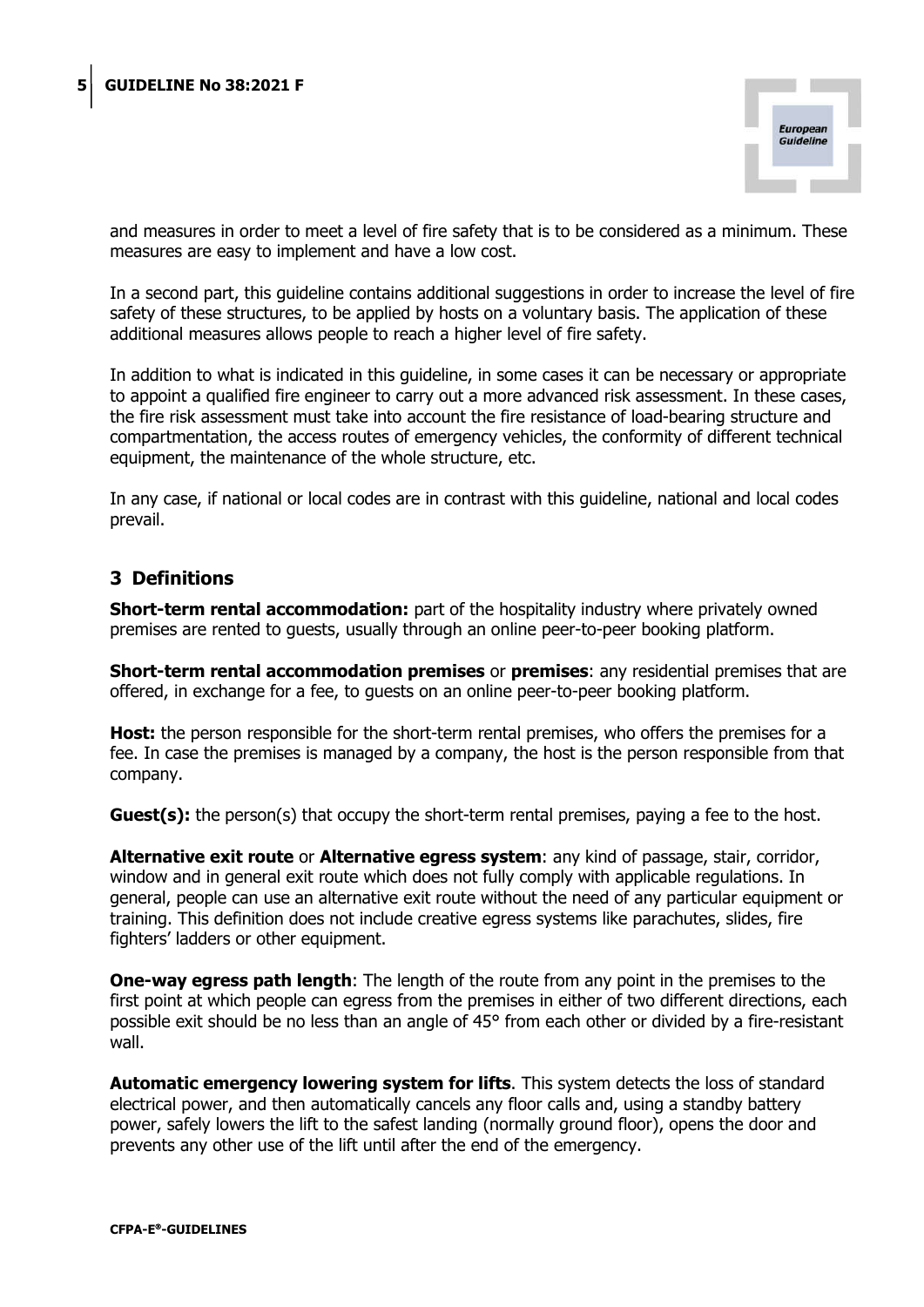

# 4 Field of application

This guideline addresses the fire safety aspects of short-term rental accommodation. This guideline does not apply to hotels, camping sites, lodges or any other premises that also offer short-term accommodation services, but may be required to do so in accordance with other guidance, rules and regulations. Also, it does not apply to student rooms, furnished rooms or any other premises that are designed to offer medium or long-term accommodation services.

Often the criteria to understand the regulatory or guidance between short-term rental premises and hotels or professional accommodations is not always clear. When national or local regulations and guidance do not offer a clear determination, the following criteria is considered of this difference, possible criteria are the following:

| Short-term rental accommodation (this<br>guideline applies to these types of<br>premises)                                                                                    | <b>Purely commercial and licensed</b><br>accommodation, such as hotels, motels<br>etc. (this guideline does NOT apply to<br>these types of premises) |
|------------------------------------------------------------------------------------------------------------------------------------------------------------------------------|------------------------------------------------------------------------------------------------------------------------------------------------------|
| The premises have not been originally built or<br>meant to accommodate people. The original<br>purpose for the premises is to serve as a<br>permanent or long-time dwelling. | The premises have been originally built or<br>meant to accommodate people, or it has been<br>completely restructured to accommodate<br>people.       |
| Every single accommodating unit has a<br>different host and/or a different managing<br>organization.                                                                         | All accommodating units have a common<br>centralized managing organization.                                                                          |
| Local codes do not require a special business<br>license, or simply require a declaration of<br>activity or communication to the local<br>authorities.                       | Local codes usually require a particular<br>business license.                                                                                        |
| The main job/occupation/role of the host is not<br>renting the premises for profit via short-term<br>rental accommodation.                                                   | The purpose of owning the premises is for<br>financial gain.                                                                                         |
| Local codes do not usually require any<br>particular safety measures.                                                                                                        | Local codes usually require particular safety<br>measures.                                                                                           |

## 5 Fire risk assessment

Each short-term rental structure is unique and has different characteristics and risks. As a consequence of that, the host is responsible for a fire risk assessment. When necessary, the host should appoint a fire expert to carry out a professional fire risk assessment.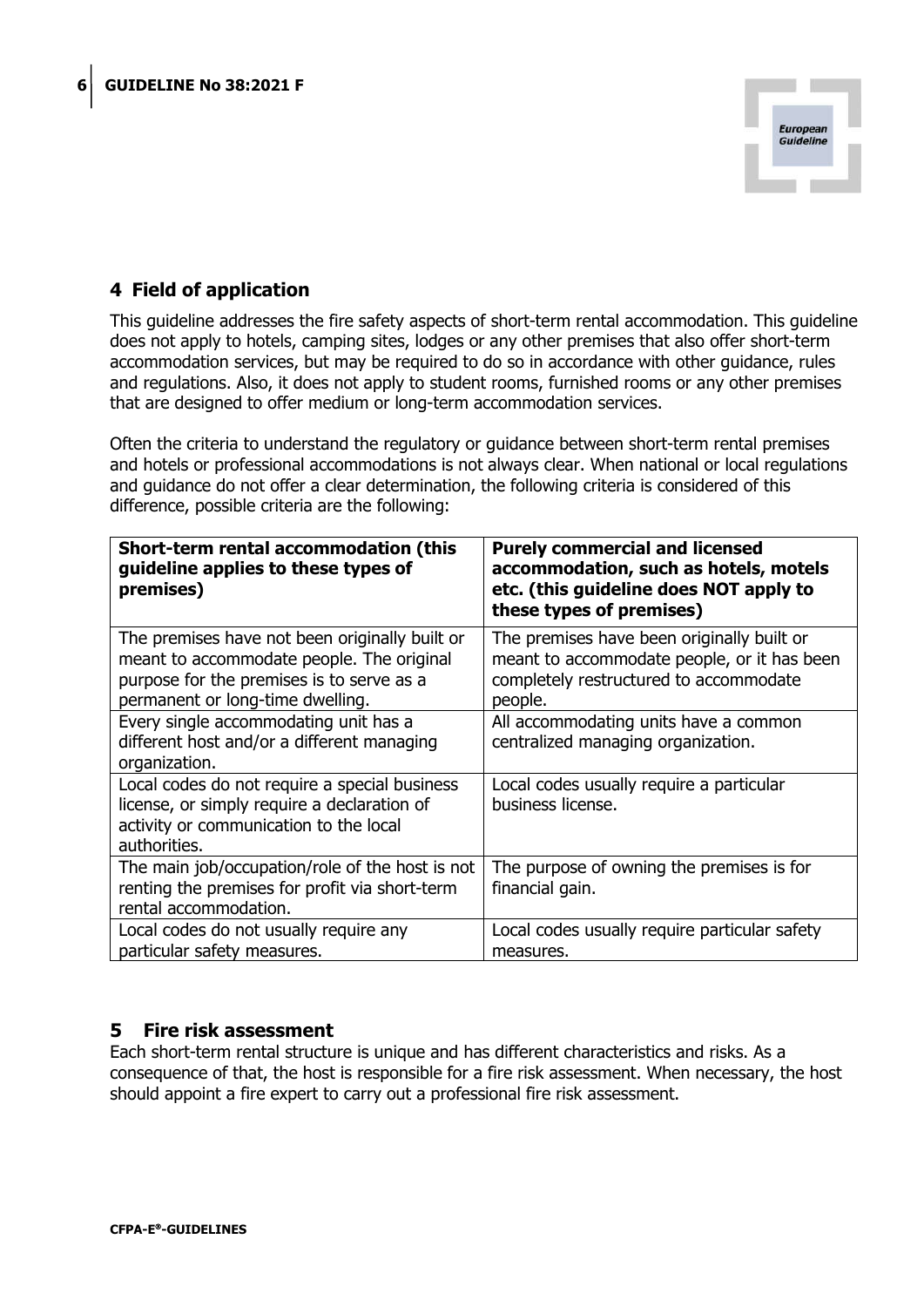

## 6 Minimum fire safety requirements

#### 6.1 Safety instructions

At least in one point inside the premises, preferably near the main entrance and exit door of each accommodating unit, clear written instructions should be displayed in a visible position with at least the following information:

- Accommodation rules, including (if present) the prohibition of smoking, of using open flames like candles, fireworks, etc.;
- Telephone number(s) for contacting emergency services (police, fire department, ambulance services);
- Address and GPS coordinates;
- Contact information and address of the nearest hospital or doctor, nearest poison control center;
- The hosts telephone number (possibly a mobile phone);
- Actions to be taken in case of fire, including exit from the building;
- A simple floor plan indicating points of exit and (if present) positions of first aid kits, fire extinguishers, external meeting point, main emergency valves or switches for water, electric supply, gas;
- Correct disposal of waste;
- Possible alternative egress systems and/or particular egress systems (see point 6.2);
- Correct use of gas system and appliances, stoves, fireplaces, air conditioning, kitchen, smoke detectors, CO detectors, etc. (where applicable).

All instructions and documents must be written in the national language(s) and at least in one of the international languages practiced by the majority of the guests. When possible, the use of pictograms is recommended and can replace the written text.

#### 6.2 Egress in case of an emergency

If not already required by national or local regulations, egress should conform to the following requirements:

- Where possible, all doors belonging to the emergency egress system should be opened without a key or other unlocking device. If this is not possible, these doors should be easy to open.
- Egress routes should be always be kept clear from any kind of obstacles, including external obstacles for example snow.
- Stairs must have at least one handrail. Parapets must be at least 1 m from floor or from the center of the step.
- Steps should have anti-slip strips.
- All passages along egress routes should be at least 80 cm wide (Does not include handrails when no more than 8cm from the wall).

The main exit door must have fire exit signage.

If doors, passages, stairs, steps or parapets cannot conform the measures above, for example in historical buildings, this has to be clearly stated in the safety instructions.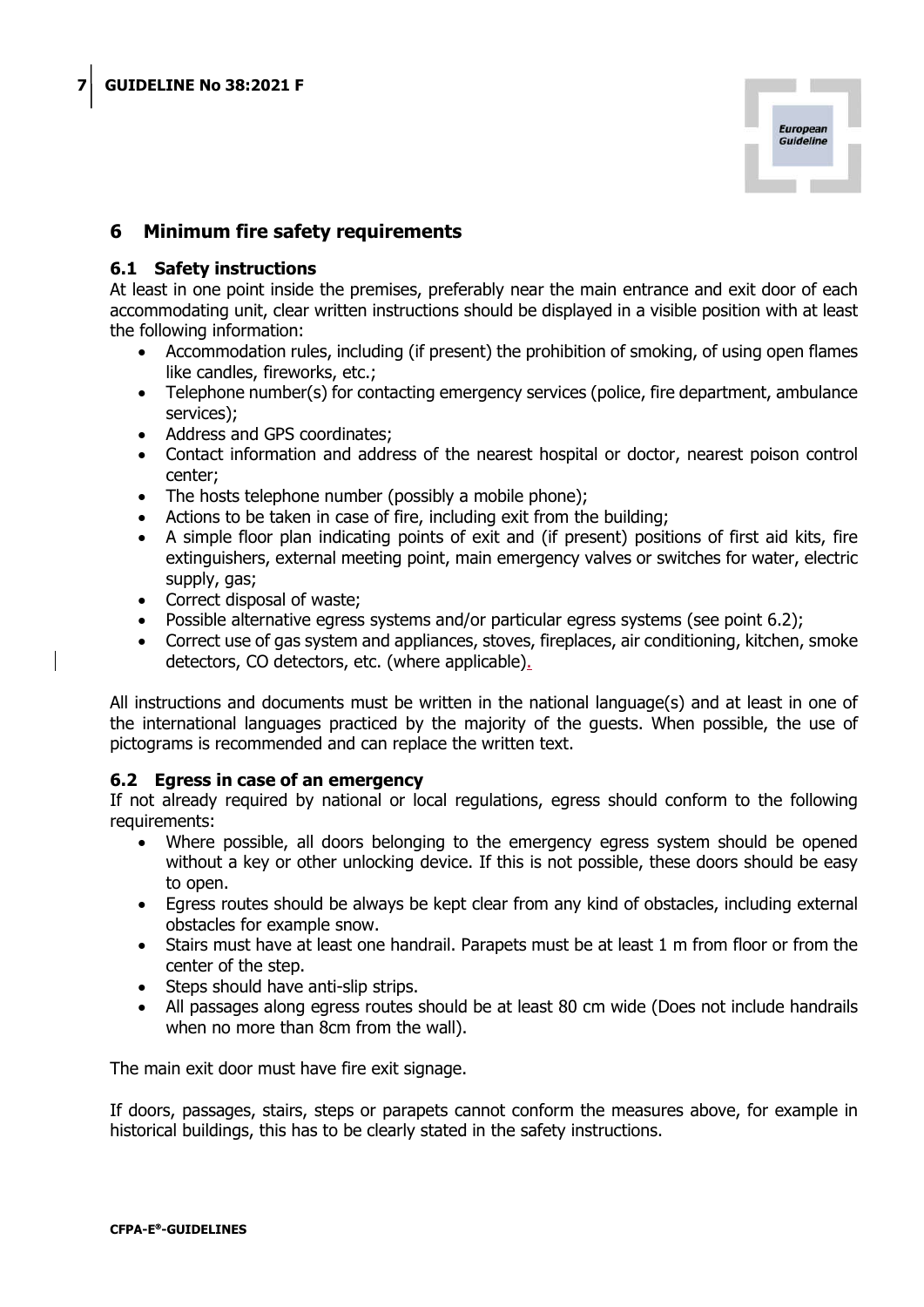

### 6.3 Maximum occupancy

The maximum occupancy on the premises, according to local codes or other regulation, must be clearly communicated during the process of booking, and must never be exceeded.

#### 6.4 Emergency lights

One emergency light is required at least next to the main exit door. One emergency light is recommended in each sleeping room.

The emergency light should comply to the national technical standards, but even little selfpowered wall lights installed inside electric switches (see picture) can be acceptable in many cases.



## 6.5 Kitchens

Induction cooktops are recommended.

The host is responsible for the frequent and regular cleaning of cooking hoods, canopies, ductworks, filters, etc. (when present), to prevent accumulation of grease or oil.

#### 6.6 Electrical systems and appliances

The host is responsible for providing any electrical systems and appliances in good working order, well-maintained and safe, conforming to local or national standards and regulations.

The host should keep relevant documents demonstrating the compliance of the electrical system and appliances to national guidelines and regulations .

All non-compliant, damaged or dangerous utilities or appliances must be disposed of and cannot be made available to guests.

Electric stoves are a significant fire risk when misused, left unattended or surrounded by combustible materials such as towels, paper towels or cardboard boxes. Automatic shut-off safety devices greatly improve fire safety.

Electric saunas must have instructions on using them safely and how to turn them off after use. Drying clothes or other combustible material in the sauna must be forbidden.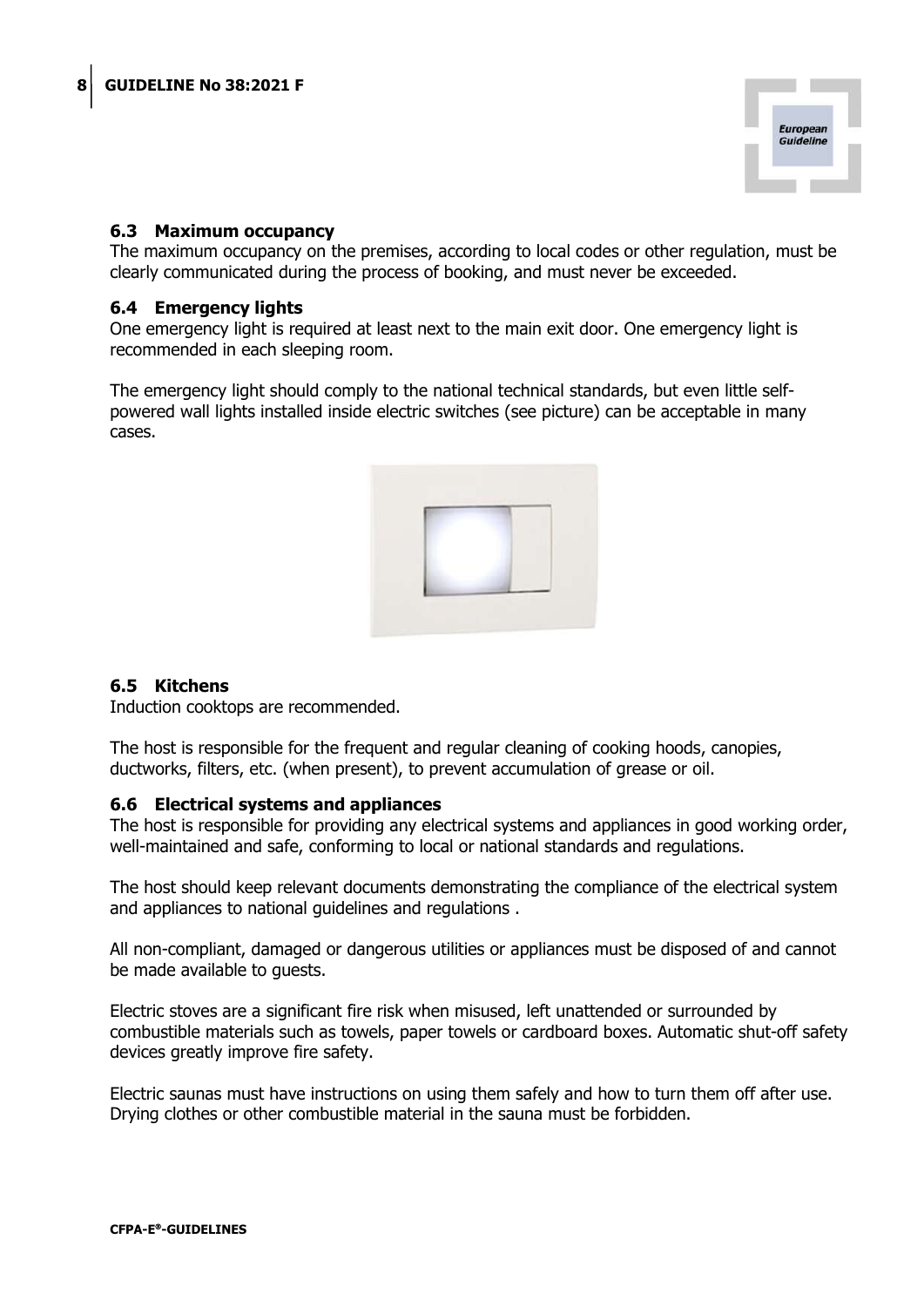

#### 6.7 Gas supply systems and appliances

The host is responsible for providing gas systems and appliances in good condition, wellmaintained and safe, conforming to local or national standards and regulations.

The host should keep relevant documents demonstrating the compliance of the gas system and appliances.

The host should provide clear instructions about the correct use of gas system and appliances.

Gas appliances meant for outdoors must not be used indoors.

Gas stoves are strongly not recommended, these are a significant fire risk when misused, left unattended or surrounded by combustible materials such as towels, paper towels or cardboard boxes. In case of malfunction, gas stoves can release carbon monoxide, which is an extremely dangerous gas and is a serious risk to people.

All gas appliances that produce heat must be kept clear of any combustible materials.

Portable gas burners must be forbidden. Gas cylinders, if present, must be stored in an external space, locked, in the minimum necessary number and possibly far from the premises itself. Empty gas cylinders must be disposed of as soon as possible in accordance with local codes.

#### 6.8 Protection against natural hazards

The host is responsible for the compliance of the premises to the applicable building codes. The premises should be protected from floods, landslides, or other natural hazards in a way that evacuation can take place in time. For example, the host should assess the risk of a fire propagation from a surrounding forest to the accommodating premises. The road to the premises should be kept free from vegetation and other combustible materials, for a possible evacuation of people in case of a forest fire.

#### 6.9 Waste management and disposal

A waste management system must be applied and the guests must be informed of its existence with instructions in written form.

Accumulation of waste should be avoided.

Any waste containers that are placed outside the premises should preferably have an adequate safety distance away from the premises in case of arson or accidental combustion.

For large waste containers, please see detailed information in CFPA-E Guideline no. 7-F, "Safety distances between waste containers and buildings".

#### 6.10 Smoking and candles

Hosts must decide if smoking is allowed or not; the prohibition, if present, must be included in the safety instructions.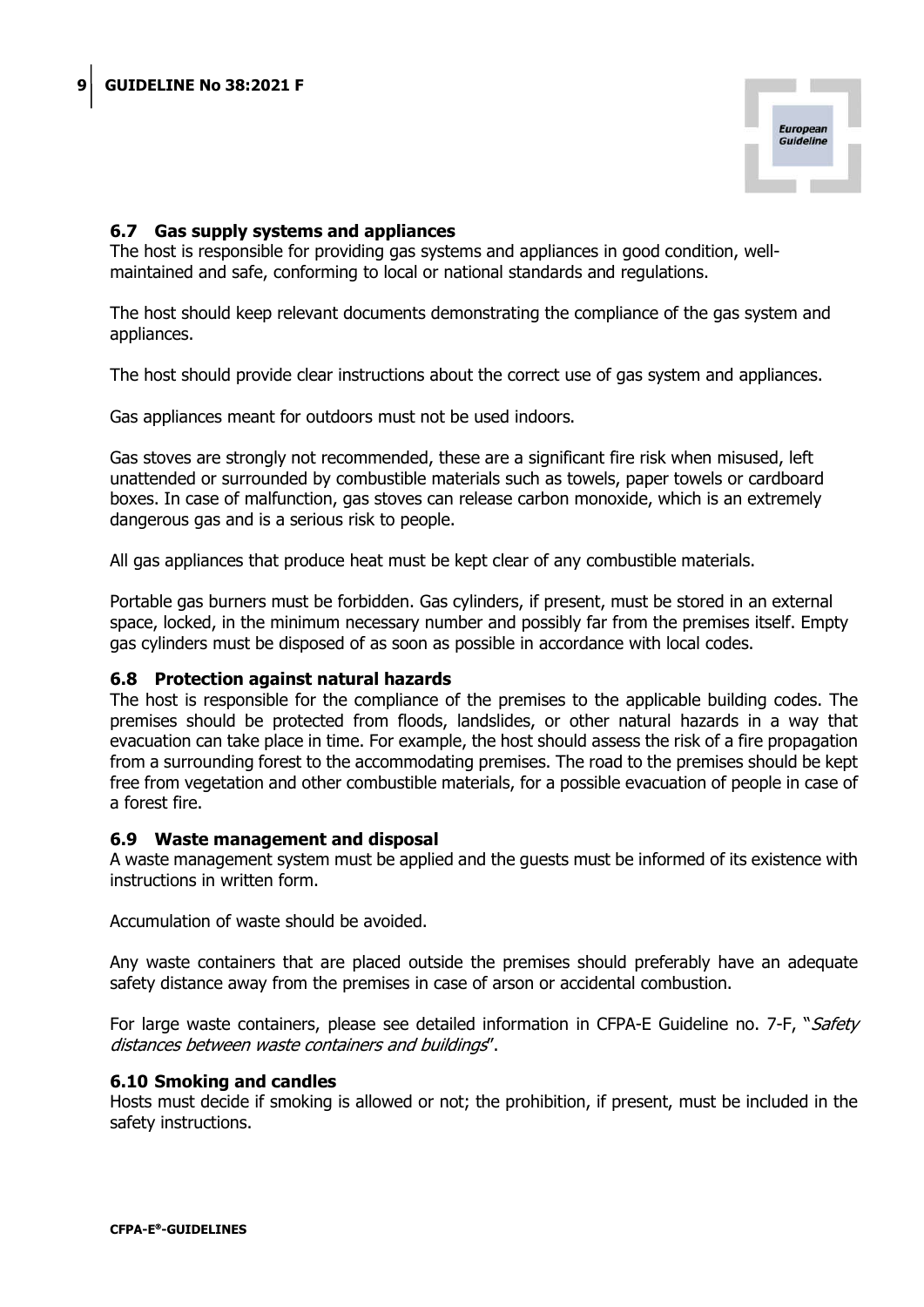

It is recommended that smoking is prohibited indoors. Smoking should always be prohibited outdoors when risks of fire increase (drought, dry vegetation, etc.).

The use of candles and other open flames should be forbidden.

#### 6.11 Fireplaces and other open flame devices

When located indoors, any fireplaces, such as hearths, wood burning stoves and sauna stoves, must be regularly cleaned and maintained by qualified personnel. Cleaning chimneys connected to the fireplaces is especially important and must be done regularly, at least once a year. All types of fireplaces must comply to all national regulation with regard to any external air intake, chimneys and any other structures or devices used for removing exhaust gases created by fire.

The host should keep documents demonstrating proper maintenance of the chimneys.

Around fireplaces and any open flame device, an area at least 1 m in all directions must be kept clear from any kind of combustible materials. At least one EN 1869 fire blanket of at least 1,2 x 1,8 m must be provided.

The reaction to fire of floors, in an area at least 1 m from the fireplace, must be in Class A1 according to EN 13501. If this is not possible, at least one Class 34A portable fire extinguisher must be placed near the fireplace. 6 litre water based fire extinguishers are recommended.

In case of indoor fireplaces, the instruction must include:

- The safe use, especially regarding chimney dampers and when it's safe to close them after using the fireplace;
- The safe ignition of the fireplace;
- That taking embers or other hot material out of the fireplace is forbidden;
- That drying clothes or other combustible material close to the fireplace or in a woodburning sauna is forbidden.

If excess ash must be emptied by the guest, a non-combustible container with a lid must be provided for this purpose.

If the use of candles or similar products is permitted, it is recommended to designate a safe place to use them and to provide sturdy non-combustible platforms to use them on. A safe place to use candles is a place where there are no flammable materials (curtains, towels, tablecloths, paper etc.) under, next to or above the candles.

If candles are permitted, clear instruction on safe use must be provided. If burning candles is prohibited, notice of the prohibition needs to be clearly written in the safety instructions.

To minimize fire risks, providing LED candles might be the best option.

#### 6.12 Lifts

Where present, lifts must comply with the current national and local codes.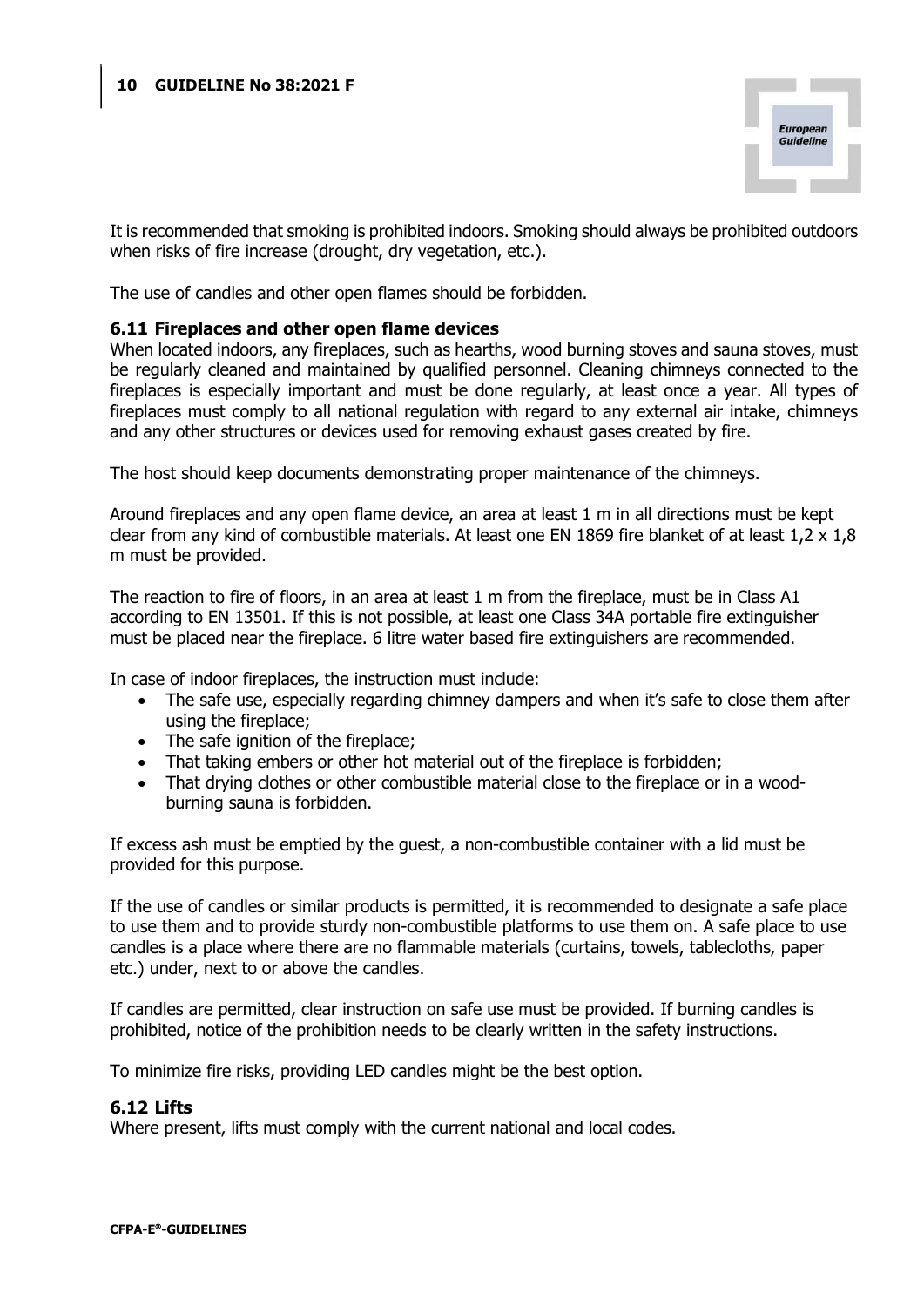

The host should keep relevant documents demonstrating the compliance of lifts.

Lifts that are not specifically designed, built and maintained as evacuation lifts must not be used in case of emergency. Proper signage must be placed aside the lifts to indicate the prohibition of use in case of fire.

Automatic emergency lowering system, as defined at paragraph 2, is recommended.

#### 6.13 Fire detection and alarm system

A fire detection and alarm system is useful to detect a possible fire in an early stage, allowing the guests to become aware of an emergency, even if they are asleep. Therefore fire detection and alarms are recommended, even in small premises, and following the results of the fire risk assessment.

The fire detection and alarm can be provided by an automatic fire detection system (detectors, cables, control panel with internal battery, visual and acoustic alarms, etc.) or even by single smoke detectors and alarms, supplied by an internal battery (and possibly interlinked).

Fire detectors are recommended at least in common areas (where present), like common living rooms, and along egress routes. Of course, installing them also inside sleeping rooms increases the level of fire safety.

It's recommended not to install smoke detection inside kitchens, bathrooms, garages or too close to fireplaces or any other possible source of smoke, dust or water vapor. In these areas, smoke detectors must not be installed and heat detectors should be preferred.

Single fire detectors (eg. Smoke detectors) should possibly be interlinked, so that when one of the detectors goes in alarm, all detectors give simultaneous sound of alarm, making sure everyone at the premises is aware of the danger.

The alarm must be clearly audible from every sleeping room and possibly from every room in the structure.

Single detectors and alarms, if present, must conform to standard EN 14604. They must be CElabelled and certified by a certification body which is accredited according to EN 14604.

Fire detectors with a hush button (a button that allows silencing the alarm for a limited period of time, useful in case if false alarm) are recommended.

Fire detectors and alarms must be maintained and tested regularly. Testing detectors is simple – it can be done by pressing and holding the test button until a short alarm is heard, and visually by checking the led indicator for low battery. Testing should be performed at least once a month, but it's recommended to always test smoke detectors before new guests arrive to the premises.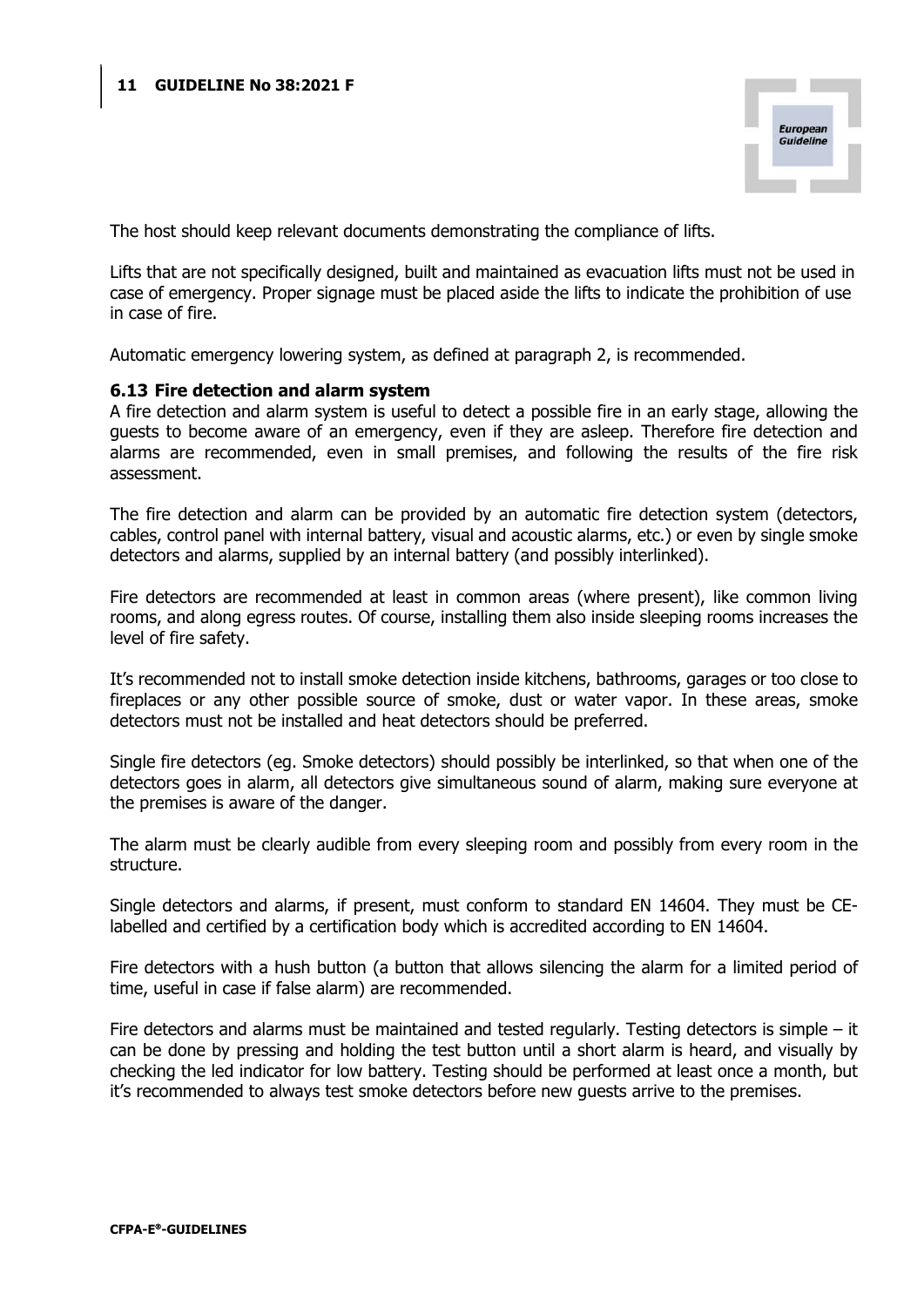

### 6.14 People with disabilities

All people should have access to all structures. People with disabilities in case of fire can have more problems of egress.

The host is responsible for taking into account all possible different disabilities (for example reduced mobility, hearing loss, deafness, low vision, reduced cognitive ability, but also aging) in the design and management of the structure and in the fire risk assessment.

Lifts that are not specifically designed, built and maintained for the use in case of fire cannot be used for the egress.

In case of need, a specific fire risk assessment should be prepared by a fire expert.

For more information, please refer to CFPA-E Guideline 33:2015 F, "Evacuation of people with disabilities".

### 7 Fire safety recommended additional measures

The safety measures included in the previous paragraph are to be considered as minimum requirements. Nevertheless, the hosts are recommended to improve the fire safety of the premises as much as possible. The following additional measures are recommended, and can be applied by hosts on a voluntary basis, following the fire risk assessment, in order to improve the fire safety level of the premises.

#### 7.1 Egress

Doors along common corridors that can be used as exits by more than 50 people should be opened outwards by means of a push-bar according to the current standard<sup>1</sup>.

Doors of guestrooms should be opened without using a key, preferably by means of a handle according to the current standard<sup>2</sup>.

All passages along egress routes should be at least 90 cm wide.

Stairs should be at least 90 cm wide; steps should be rectangular, with tread at least 30 cm and riser maximum 17 cm. When this is not possible, for example in case of spiral stairs, steps should have tread at least 30 cm measured 40 cm from the inner side of the step.

The stairs should be made of not combustible materials. The cladding of stairs, where present, should be made of not combustible materials; alternatively, the materials should have a reaction to fire classification not exceeding Cfl-s1 for floors, C-s2,d1 for walls and C-s2,d0 for ceilings.

When indicated in the fire risk assessment, stairs should be included in a fire resistant staircase, with an opening in the upper part of the stair, at least 1 sqm, to be opened automatically in case

 $1$  Presently the standard for push-bars is EN 1125.

<sup>&</sup>lt;sup>2</sup> Presently the standard for handles used for egress is EN 179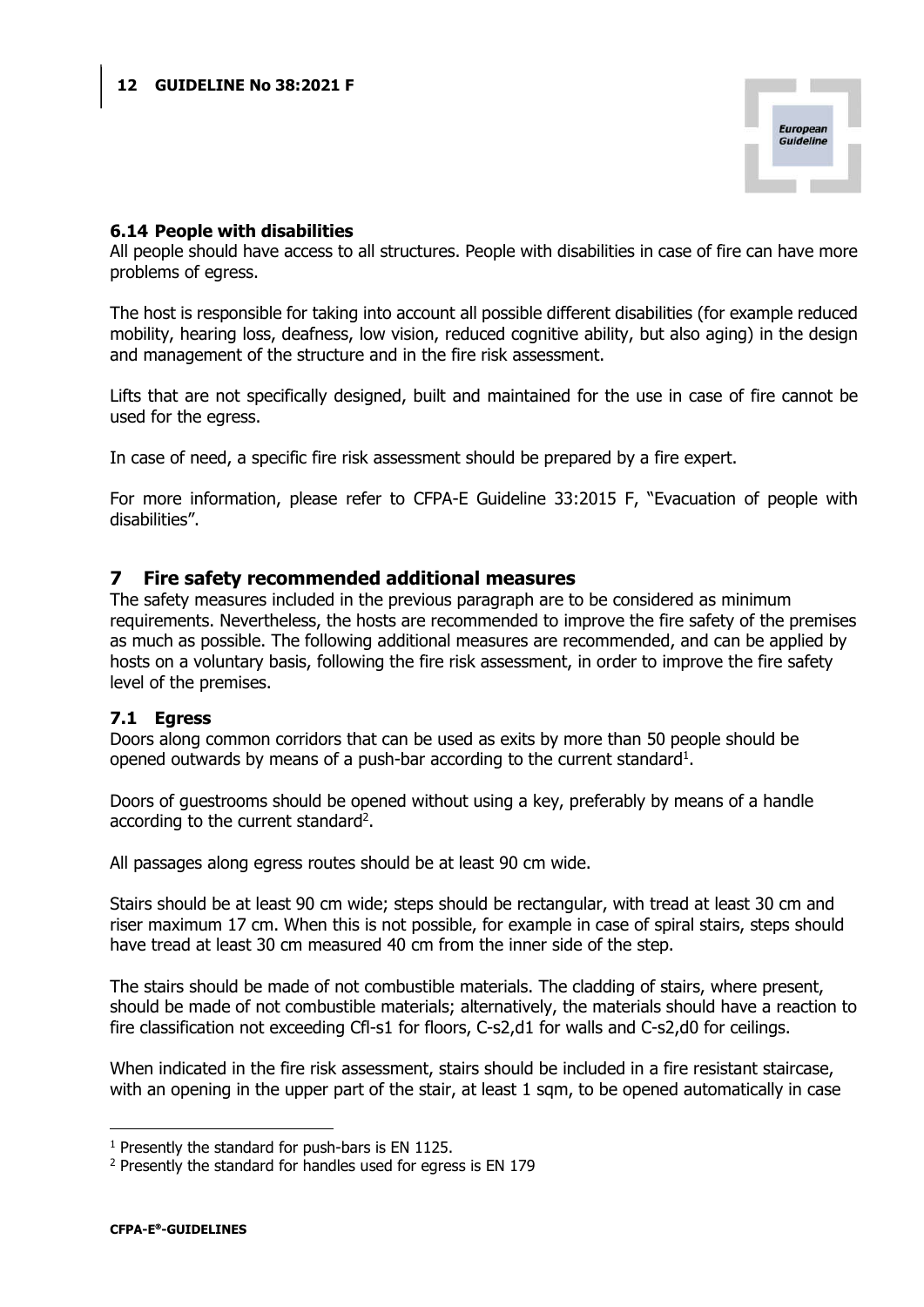

of smoke detection and also to be opened manually by emergency services by means of a manual device installed in a clearly visible position at ground floor. The manual opening system must have appropriate signage.

Every bedroom should have at least two alternative exit routes, for example via window or other mean of escape. An alternative exit route is not required if the one-way egress path length does not exceed 20 m.

### 7.2 Lifts

Lift must have an automatic lowering system as defined at paragraph 2.

#### 7.3 Reaction to fire

Materials should be preferably chosen considering their contribution to a possible fire. In accommodating premises, fires often occur during the night when people are asleep and cannot react quickly to the fire. Therefore, the choice of materials, such as mattresses, furniture and decorations, should have a lower reaction to fire classification. Choosing non-combustible or low combustible materials instead of easily combustible materials can be extremely useful in reducing the risk of a fire and the possibility of a fast fire spread, resulting in an increased time available for fire extinguishing or evacuation.

At least the choice of the following materials should be made considering their reaction to fire:

- covering materials for floors, walls and suspended ceilings, especially along exit routes;
- materials that susceptible to flame on both sides, for example curtains and other textiles or papers for decoration;
- carpets and maquettes, especially near fireplaces, spotlights or other sources of ignition;
- upholstered furniture;
- mattresses;
- insulating materials, for any use (acoustic, thermal, etc.), especially if used on facades or roofs;
- materials around fireplaces, cooking and heating equipment.
- Mattresses are strongly recommended to be self-extinguishing according to national codes.

#### 7.4 Dangerous substances and chemicals

Dangerous substances or chemicals, for example cleaning agents, must be kept in a safe location in their original packaging, with all original labels containing written safety instructions according to national codes attached.

#### 7.5 Fireplaces

If the premises have any type of indoor fireplaces, at least one carbon monoxide (CO) detector is required (see paragraph 6.7). Fire extinguishers (see paragraph 6.9) should be provided in sufficient number and adequate positions.

#### 7.6 Fire detection and alarm system

Fire detection and alarm are required.

The alarm should be clearly audible in all rooms of the premises, even when doors are closed.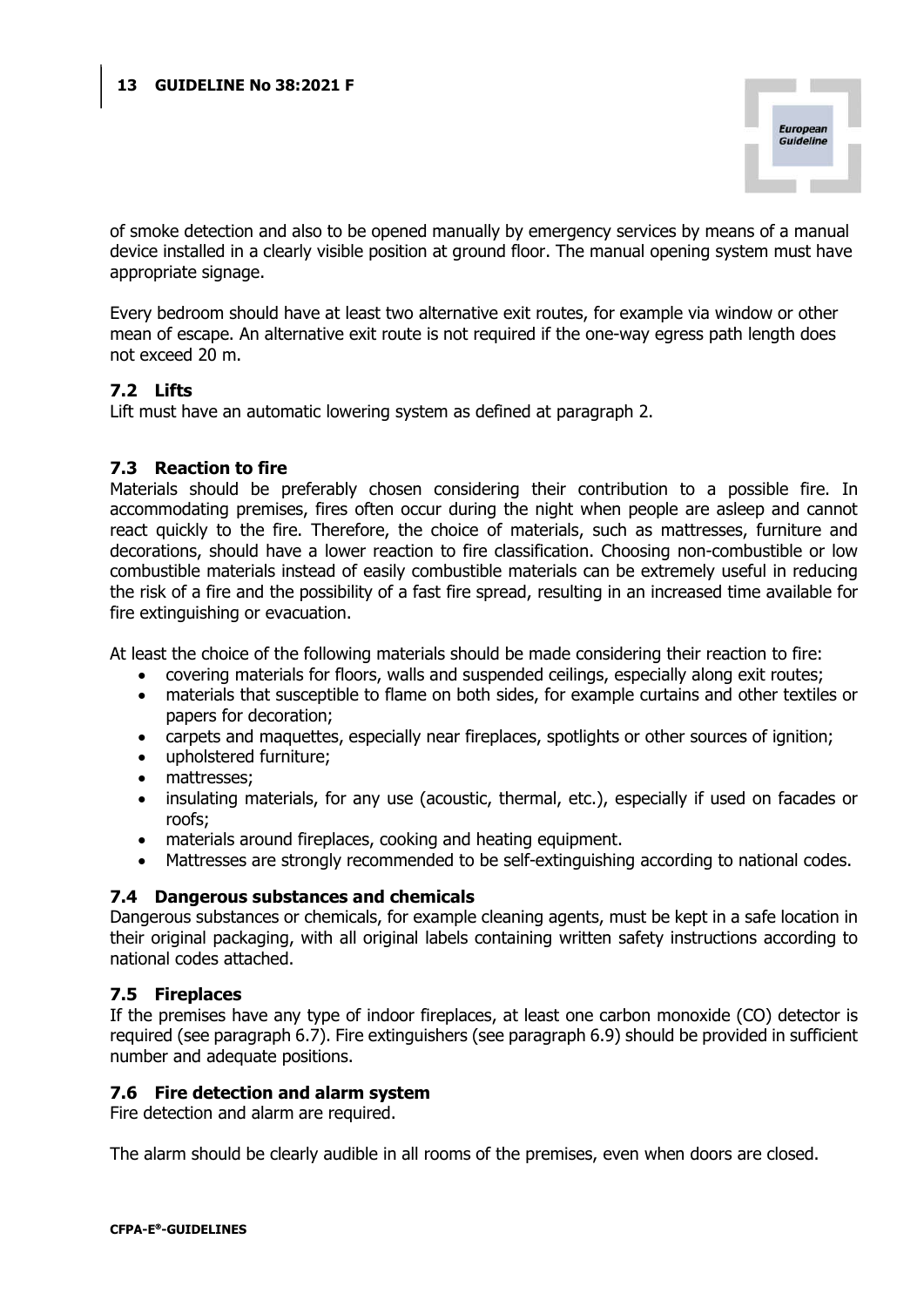

### 7.7 Carbon Monoxide (CO) detectors

In case of fireplace, gas appliances or any other open flame device, at least one carbon monoxide (CO) detector is recommended, and when in accordance with the recommendations following the fire risk assessment.

CO detectors must comply with EN 50291-1 and must be regularly tested according to EN 50292.

#### 7.8 Fire blankets

In case of fireplace, gas appliances or any other open flame device, at least one fire blanket is required. It must fulfill the requirements of standard EN 1869 or national codes. The fire blanket should be placed in the kitchen, or near the fireplace, according to manufacturer's manual.

#### 7.9 Fire extinguishers

The presence of at least one adequate portable fire extinguisher is required. The fire extinguisher should be positioned in a clearly visible position, preferably close to an exit or to the main entrance.

A suggestion for the choice of the correct extinguishing media is in the following picture: In smaller structures, small extinguishers (not less than 3 kg or 3 liters) can be acceptable.

If the premises can host more than 10 people, fire extinguishers should be installed at least one every 100  $\mathrm{m}^2$ , at least one in each floor, with at least 6 kg of extinguishing agent.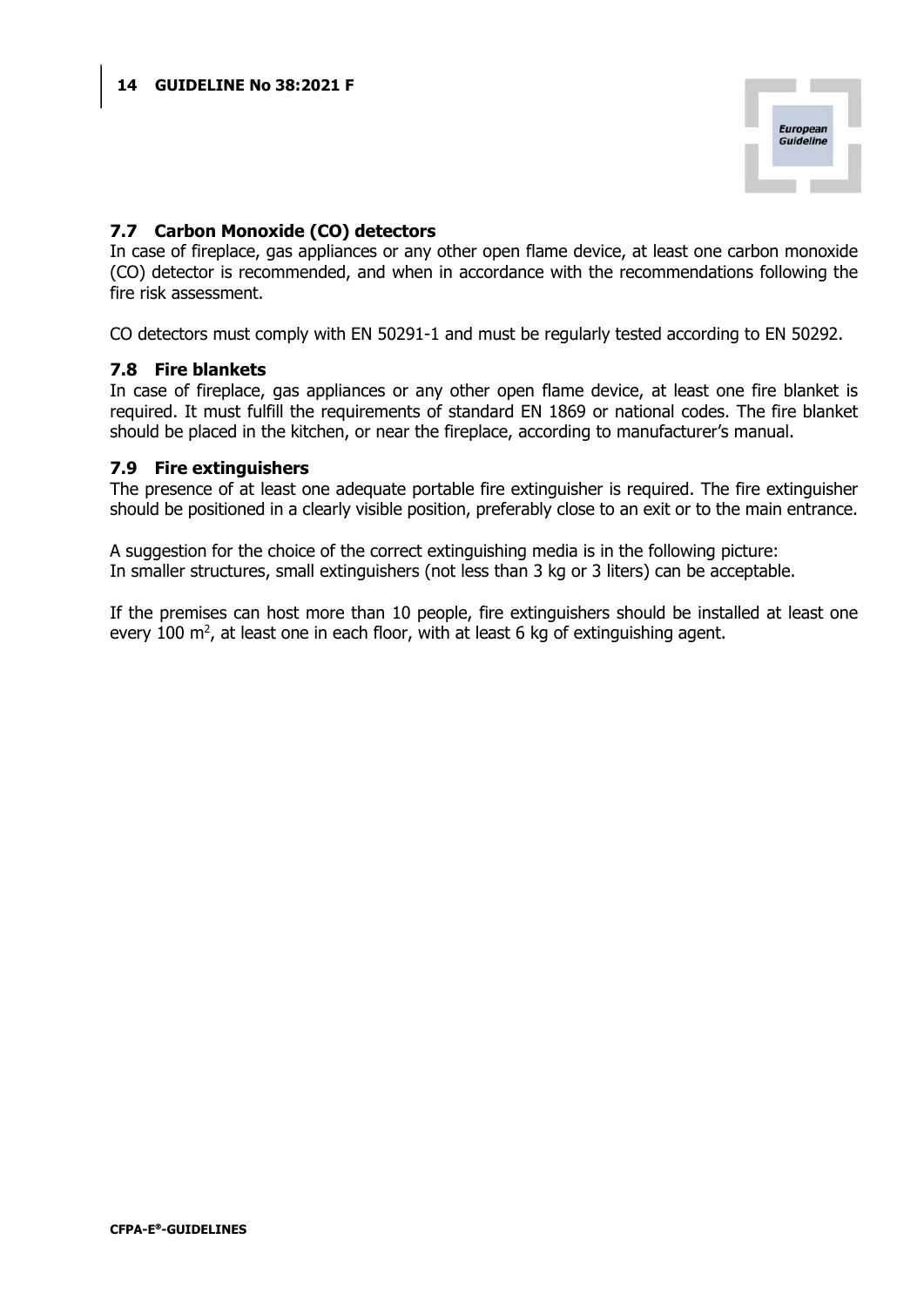

|                      |                                                       | <b>Fire extinguishing agent</b>                    |                                                     |  |
|----------------------|-------------------------------------------------------|----------------------------------------------------|-----------------------------------------------------|--|
| <b>Class of fire</b> | <b>Combustible materials</b>                          | <b>Recommended f</b>                               | <b>Forbidden</b>                                    |  |
|                      | Solid materials                                       | Water, $CO2$ , ABC<br>powder, foam                 | <b>BC Powder</b>                                    |  |
|                      | Liquid materials: paints,<br>thinners, gasoline, oil, | Foam, CO <sub>2</sub> , ABC<br>powder              | Water                                               |  |
|                      | Gas: natural, LPG, propane,<br>butane                 | Never try to<br>extinguish - risk of<br>explosion! | All                                                 |  |
|                      | Metal: aluminium,<br>magnesium, sodium,<br>lithium    | D powder                                           | Water, CO <sub>2</sub> , foam,<br><b>ABC Powder</b> |  |
|                      | Electric installation                                 | ABC Powder, CO <sub>2</sub>                        | Water, foam                                         |  |
|                      | Cooking greases and oils                              | Extinguisher for<br>grease fires                   | Water, $CO2$ , ABC<br>Powder                        |  |

# 7.10 Fixed fire extinguishing systems

If the fire risk assessment determines that the safety of guests can be compromised and no other method of extinguishing would be sufficient, the need for a fixed water-based fire extinguishing system should be considered. Factors that may affect the need for a fixed fire extinguishing system are for example the distance to the nearest fire station, the availability of adequate water supply, the fire load in the premises (especially regarding buildings with wooden structures), the dimensions of the premises, the presence of open flame equipment and the possibility of fire spread from the premises to the surrounding area and vice versa.

# 8 Historical buildings

All interventions on activities inside historical buildings should be made in accordance to the Heritage and all local applicable codes.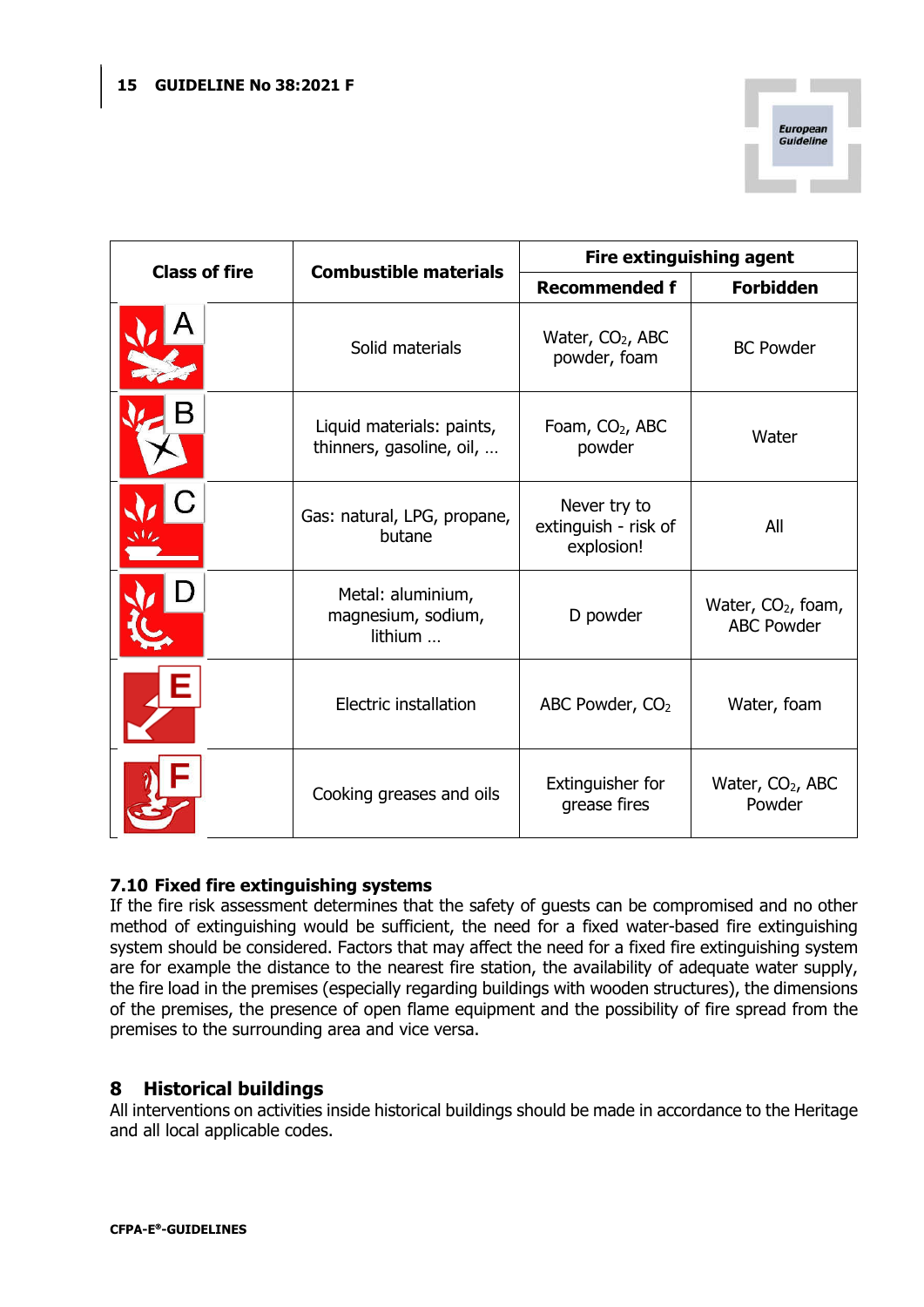

When alternative egress systems are used, guests should be informed about this issue.

If some of the requirements of this guideline cannot be implemented, it would necessary to appoint a qualified fire engineer to carry out a more advanced risk assessment, in cooperation with the Heritage and the local Fire Brigade.

### 9 Inspection checklist

Hosts can publish the results of the inspection report and guests can be informed about the level of fire safety of the structure. This checklist is recommended to be implemented to the platforms providing short-term rental accommodation.

The inspection can be carried out by CFPA-E national members.

The inspection report is valid only if, after the inspection, the host guarantees that the safety issues safety measures and all necessary maintenance were present at the date of the inspection.

Hosts are recommended to perform a new inspection at least every 3 years.

The inspection checklist can be found in annex 1.

## 10 European guidelines

| Fire         |                                                                                       |
|--------------|---------------------------------------------------------------------------------------|
| Guideline No | 1:2015 F -Internal fire protection control                                            |
| Guideline No | 2:2018 F -Panic & emergency exit devices                                              |
| Guideline No | 3:2011 F - Certification of thermographers                                            |
| Guideline No | 4:2010 F -Introduction to qualitative fire risk assessment                            |
| Guideline No | 5:2016 F -Guidance signs, emergency lighting and general lighting                     |
| Guideline No | 6:2021 F - Fire safety in care homes                                                  |
| Guideline No | 7:2011 F -Safety distance between waste containers and buildings                      |
| Guideline No | 8:2004 F -Preventing arson – information to young people                              |
|              | Guideline No 9:2012 F - Fire safety in restaurants                                    |
| Guideline No | 10:2008 F -Smoke alarms in the home                                                   |
| Guideline No | 11:2015 F -Recommended numbers of fire protection trained staff                       |
| Guideline No | 12:2012 F - Fire safety basics for hot work operatives                                |
| Guideline No | 13:2006 F - Fire protection documentation                                             |
| Guideline No | 14:2019 F - Fire protection in information technology facilities                      |
|              | Guideline No 15:2012 F - Fire safety in guest harbours and marinas                    |
| Guideline No | 16:2016 F - Fire protection in offices                                                |
| Guideline No | 17:2014 F - Fire safety in farm buildings                                             |
| Guideline No | 18:2013 F - Fire protection on chemical manufacturing sites                           |
|              | Guideline No 19:2009 F - Fire safety engineering concerning evacuation from buildings |
|              | Guideline No 20:2012 F - Fire safety in camping sites                                 |
| Guideline No | 21:2012 F - Fire prevention on construction sites                                     |
|              | Guideline No $22:2012$ F -Wind turbines – Fire protection quideline                   |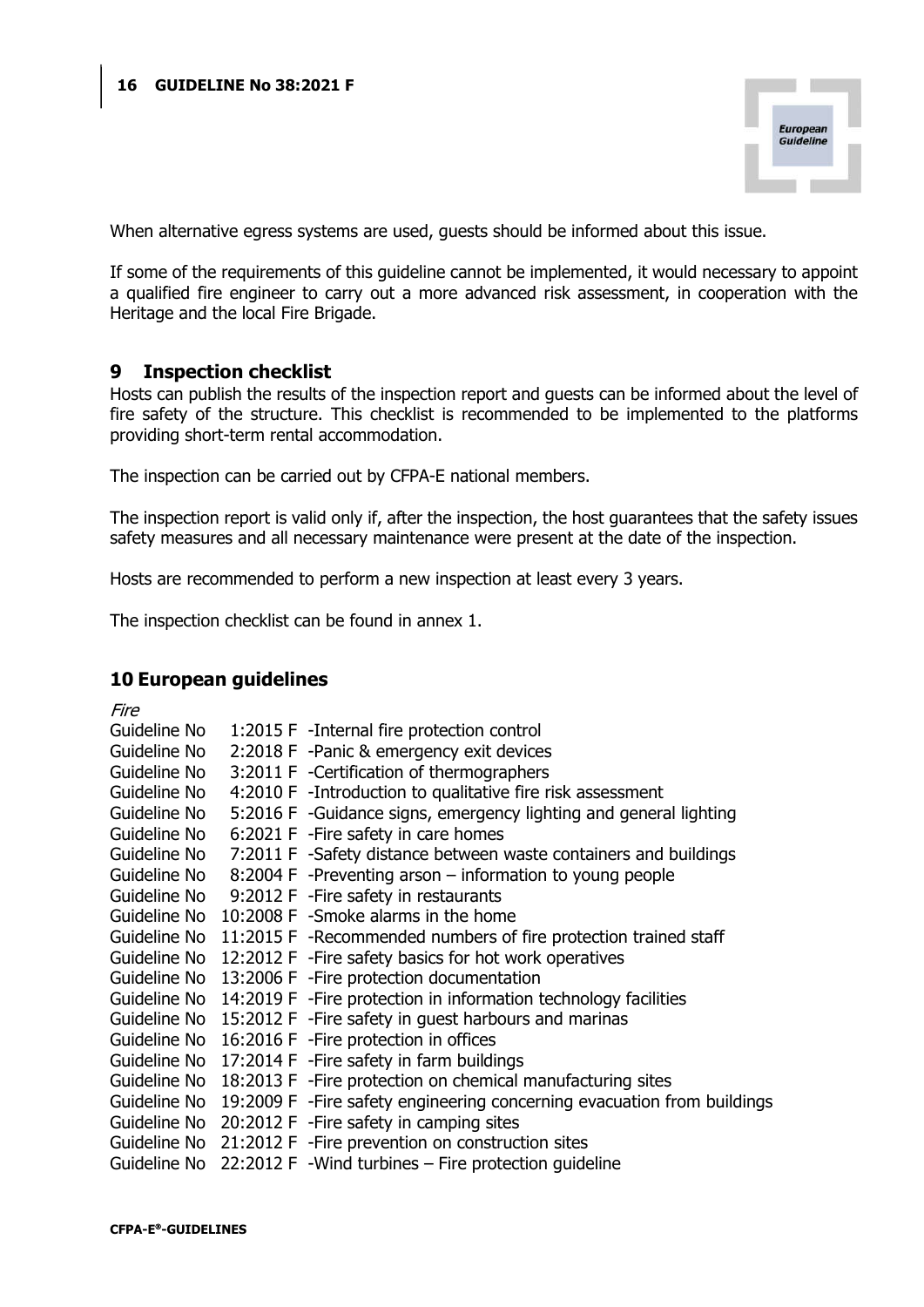| <b>European</b><br>Guideline |  |
|------------------------------|--|
|                              |  |

|                 | Guideline No 23:2010 F -Securing the operational readiness of fire control system                                    |
|-----------------|----------------------------------------------------------------------------------------------------------------------|
| Guideline No    | 24:2016 F - Fire safe homes                                                                                          |
|                 | Guideline No 25:2010 F - Emergency plan                                                                              |
| Guideline No    | 26:2010 F -Fire protection of temporary buildings on construction sites                                              |
| Guideline No    | 27:2011 F - Fire safety in apartment buildings                                                                       |
| Guideline No    | 28:2012 F - Fire safety in laboratories                                                                              |
| Guideline No    | 29:2019 F -Protection of paintings: transports, exhibition and storage                                               |
| Guideline No    | 30:2013 F -Managing fire safety in historic buildings                                                                |
| Guideline No    | 31:2013 F -Protection against self-ignition end explosions in handling and storage<br>-of silage and fodder in farms |
|                 | Guideline No 32:2014 F -Treatment and storage of waste and combustible secondary raw<br>-materials                   |
|                 | Guideline No 33:2015 F - Evacuation of people with disabilities                                                      |
|                 | Guideline No 34:2015 F - Fire safety measures with emergency power supply                                            |
| Guideline No    | 35:2015 F - Fire safety in warehouses                                                                                |
| Guideline No    | 36:2017 F - Fire prevention in large tents                                                                           |
|                 | Guideline No 37:2018 F -Photovoltaic systems: recommendations on loss prevention                                     |
| Natural hazards |                                                                                                                      |
| Guideline No    | 1:2012 N -Protection against flood                                                                                   |
| Guideline No    | 2:2013 N -Business resilience - An introduction to protecting your business                                          |
| Guideline No    | 3:2013 N -Protection of buildings against wind damage                                                                |
| Guideline No    | 4:2013 N - Lighting protection                                                                                       |
| Guideline No    | 5:2014 N -Managing heavy snow loads on roofs                                                                         |
| Guideline No    | 6:2016 N -Forest fires                                                                                               |
| Guideline No    | 7:2018 N -Demountable / Mobile flood protection systems                                                              |
| Security        |                                                                                                                      |
| Guideline No    | 1:2010 S -Arson document                                                                                             |
| Guideline No    | 2:2010 S -Protection of empty buildings                                                                              |
| Guideline No    | 3:2010 S -Security systems for empty buildings                                                                       |
| Guideline No    | 4:2010 S -Guidance on keyholder selections and duties                                                                |
| Guideline No    | 5:2012 S -Security guidelines for museums and showrooms                                                              |
| Guideline No    | 6:2014 S -Security guidelines emergency exit doors in non-residential premises                                       |
| Guideline No    | 7:2016 S -Developing evacuation and salvage plans for works of art and<br>-heritage buildings                        |
| Guideline No    | 8:2016 S -Security in schools                                                                                        |
| Guideline No    | 9:2016 S -Recommendation for the control of metal theft                                                              |
| Guideline No    | 10:2016 S -Protection of business intelligence                                                                       |
| Guideline No    | 11:2018 S - Cyber security for small and medium-sized enterprises                                                    |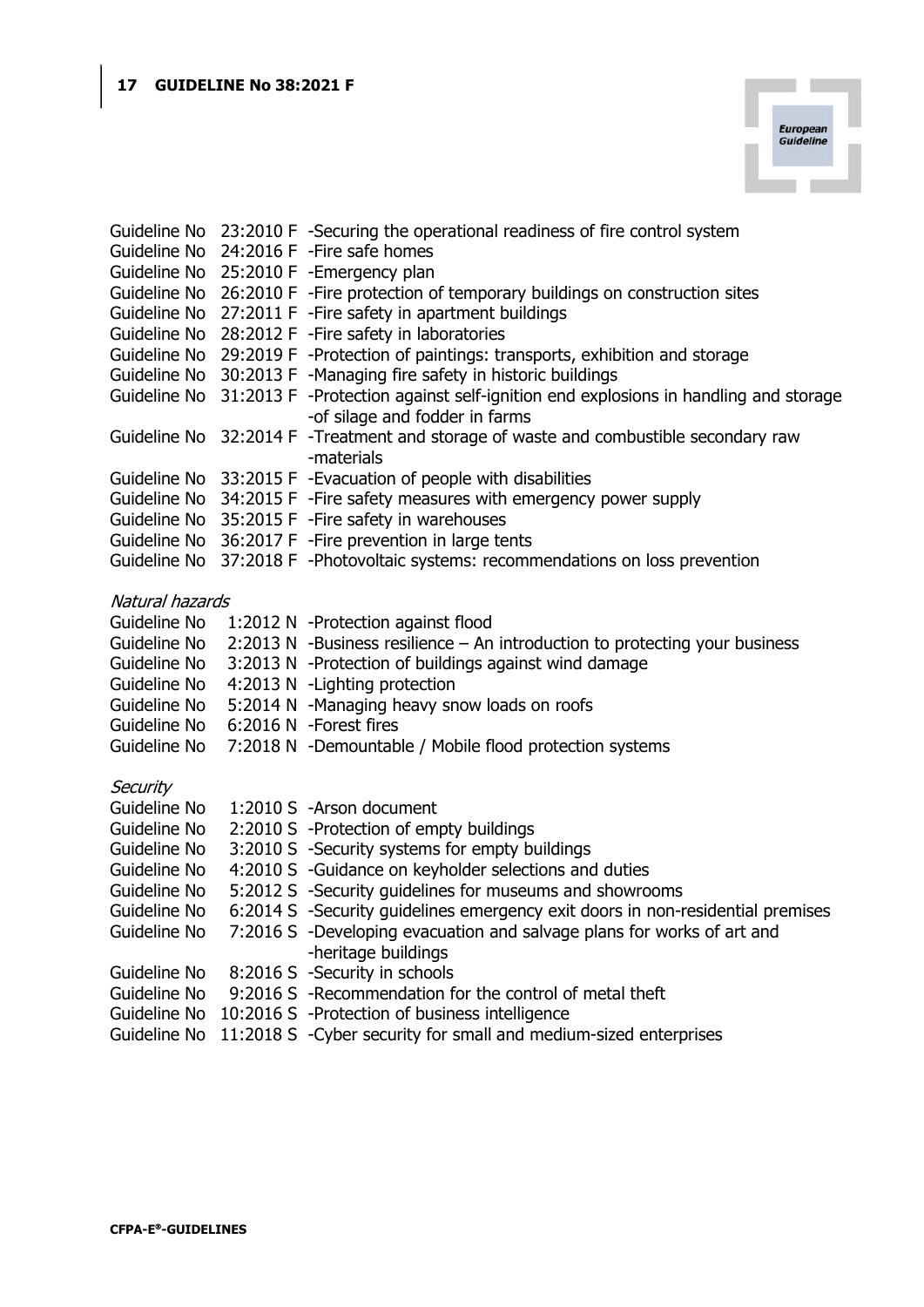

## Annex 1: Inspection checklist

#### Name of the premises:

Address:

Date of inspection:

Name of the person responsible for the premises:

Name of the inspector:

This checklist is meant to help short-term rental accommodation hosts in making their rental premises safer for guests and communicating safety information (or lack thereof) to guests. If an item on the checklist cannot be fixed or corrected immediately during the inspection, write the required procedures at the end of this checklist (what needs to be done, who does it and when). If an item on the checklist is not applicable to the premises in question, insert a cross in the N/A column.

The information that shall be provided to the possible guests-to-be before making a binding contract to rent the premises is in **bold**.

The recommended measures are listed in *italics*.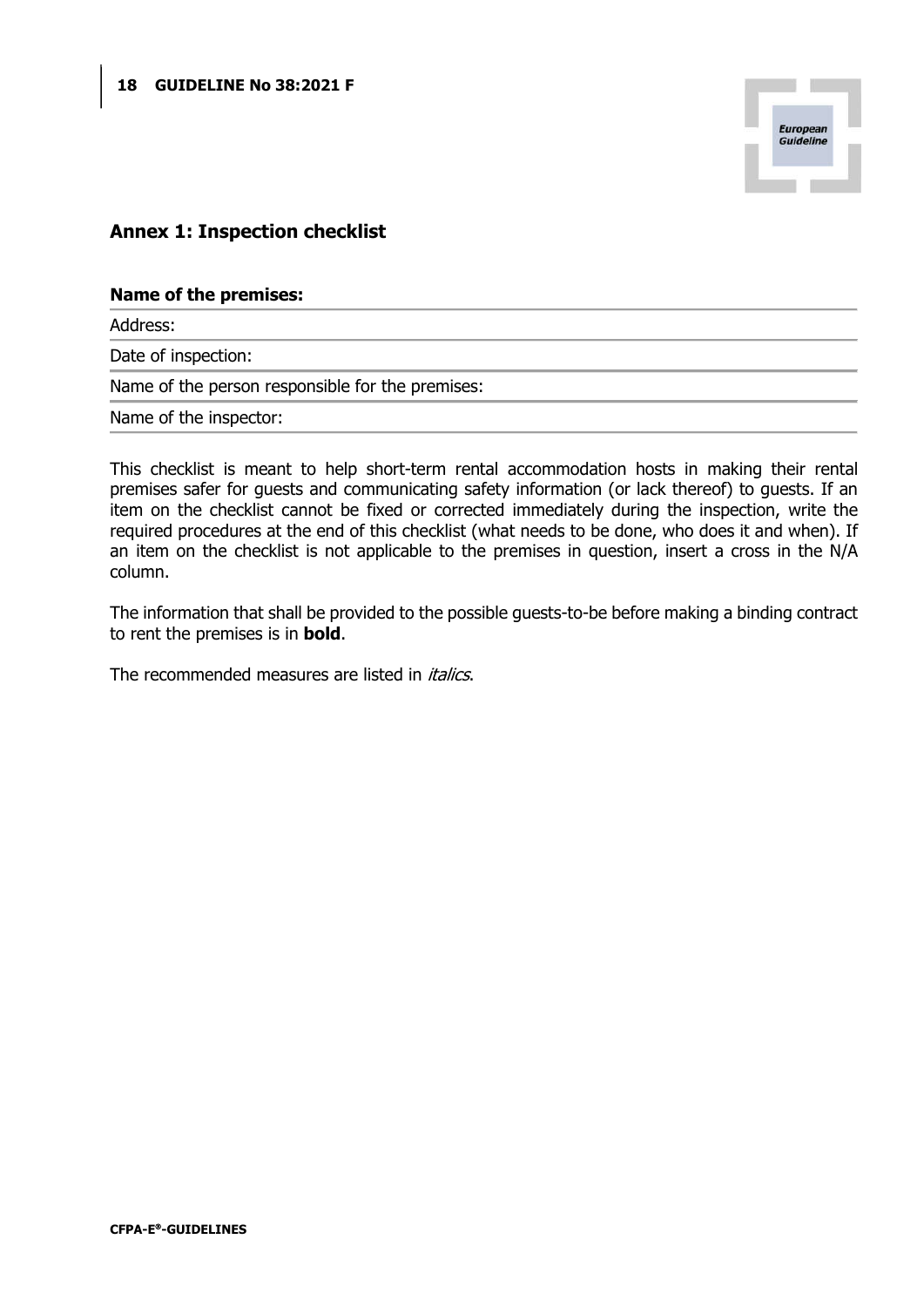

| <b>Safety Instructions</b>                                                                                                                                         | <b>Yes</b> | <b>No</b> | N/A |
|--------------------------------------------------------------------------------------------------------------------------------------------------------------------|------------|-----------|-----|
| Do safety instructions include the GPS coordinates of the<br>premises?                                                                                             |            |           |     |
| Do safety instructions include the address of the premises?                                                                                                        |            |           |     |
| Do safety instructions include the various national emergency<br>services phone numbers?                                                                           |            |           |     |
| (At least police, fire department, ambulance)                                                                                                                      |            |           |     |
| Do safety instructions include the way to contact the host?)                                                                                                       |            |           |     |
| Are instructions available on actions to be taken in case of fire?                                                                                                 |            |           |     |
| Are instructions available to guests regarding correct use of fire<br>safety equipment?                                                                            |            |           |     |
| Are instructions available to guests regarding safe use of<br>fireplaces and chimney dampers?                                                                      |            |           |     |
| Are instructions available to guests regarding safe use of<br>electrical and gas systems?                                                                          |            |           |     |
| Are instructions available to guests regarding safe use of<br>electrical and gas <b>appliances</b> (especially stoves, heaters and<br>other high-risk appliances)? |            |           |     |
| Is there a floor plan visible inside the premises?                                                                                                                 |            |           |     |
| Are guests informed about possible prohibitions and rules?                                                                                                         |            |           |     |
| Are rules written in a sufficient number of different languages?                                                                                                   |            |           |     |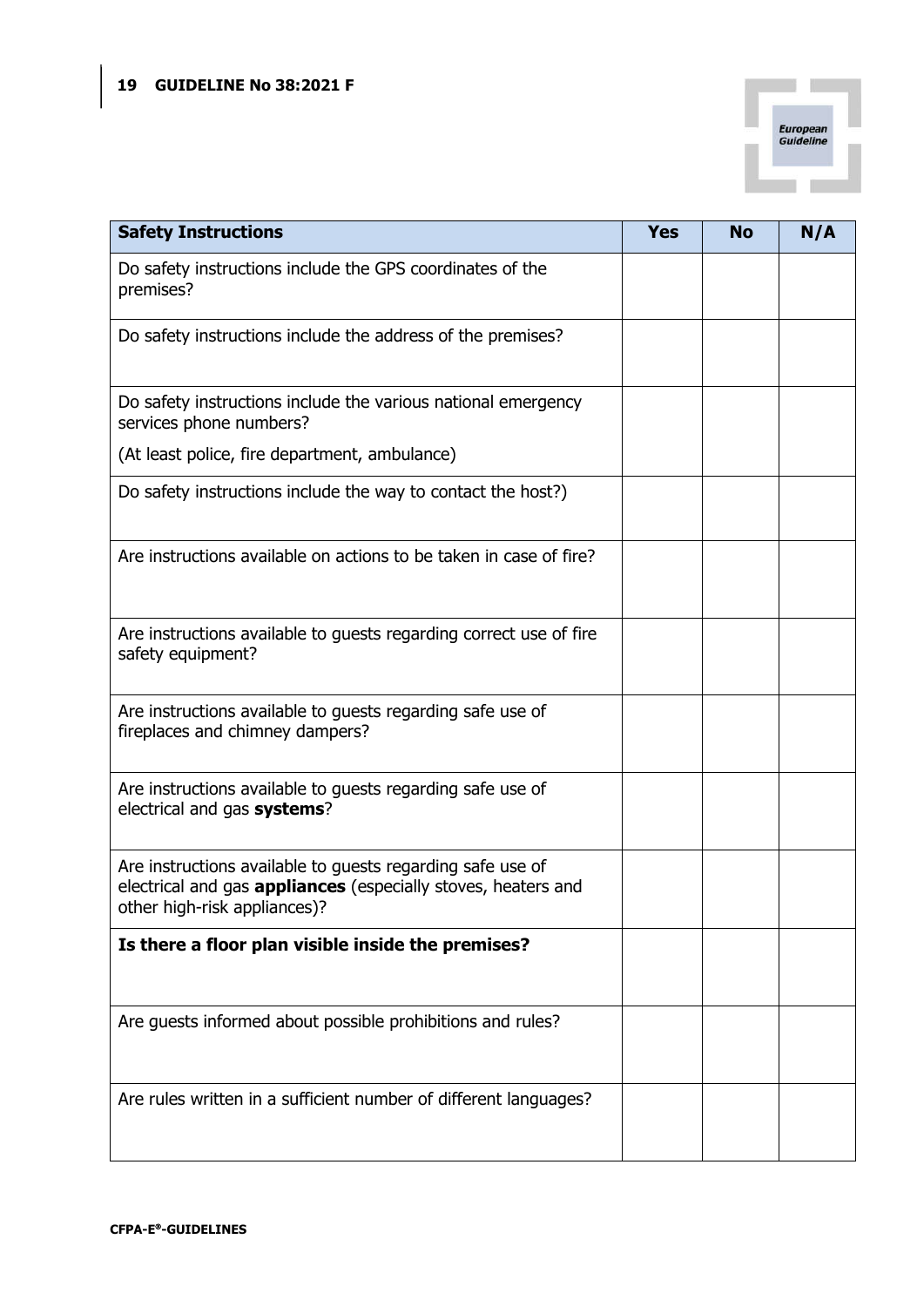

| <b>Egress</b>                                                                                                                           | <b>Yes</b> | <b>No</b> | N/A |
|-----------------------------------------------------------------------------------------------------------------------------------------|------------|-----------|-----|
| Are doors and other exits easy to be opened from the inside<br>without a key or other opening device?                                   |            |           |     |
| Are egress routes, including doors and windows, free from any<br>obstacles (both inside and outside) that might prevent safe<br>egress? |            |           |     |
| Do stairs that have slippery surface materials have anti-slip strips<br>installed on each step?                                         |            |           |     |
| Do stairs have at least one handrail?                                                                                                   |            |           |     |
| Are all passages along egress routes at least 80 cm wide?                                                                               |            |           |     |
| Are emergency exit routes correctly marked with signage?                                                                                |            |           |     |
| Is there at least one emergency light near the main exit door?                                                                          |            |           |     |
| Can doors along egress corridors be opened outwards by means<br>of a push-bar?                                                          |            |           |     |
| Can doors of guestrooms be easily opened without a key?                                                                                 |            |           |     |
| Do all passages along egress routes have a width of at least 90<br>cm <sup>2</sup>                                                      |            |           |     |
| Are stairs at least 90 cm wide, with regular steps?                                                                                     |            |           |     |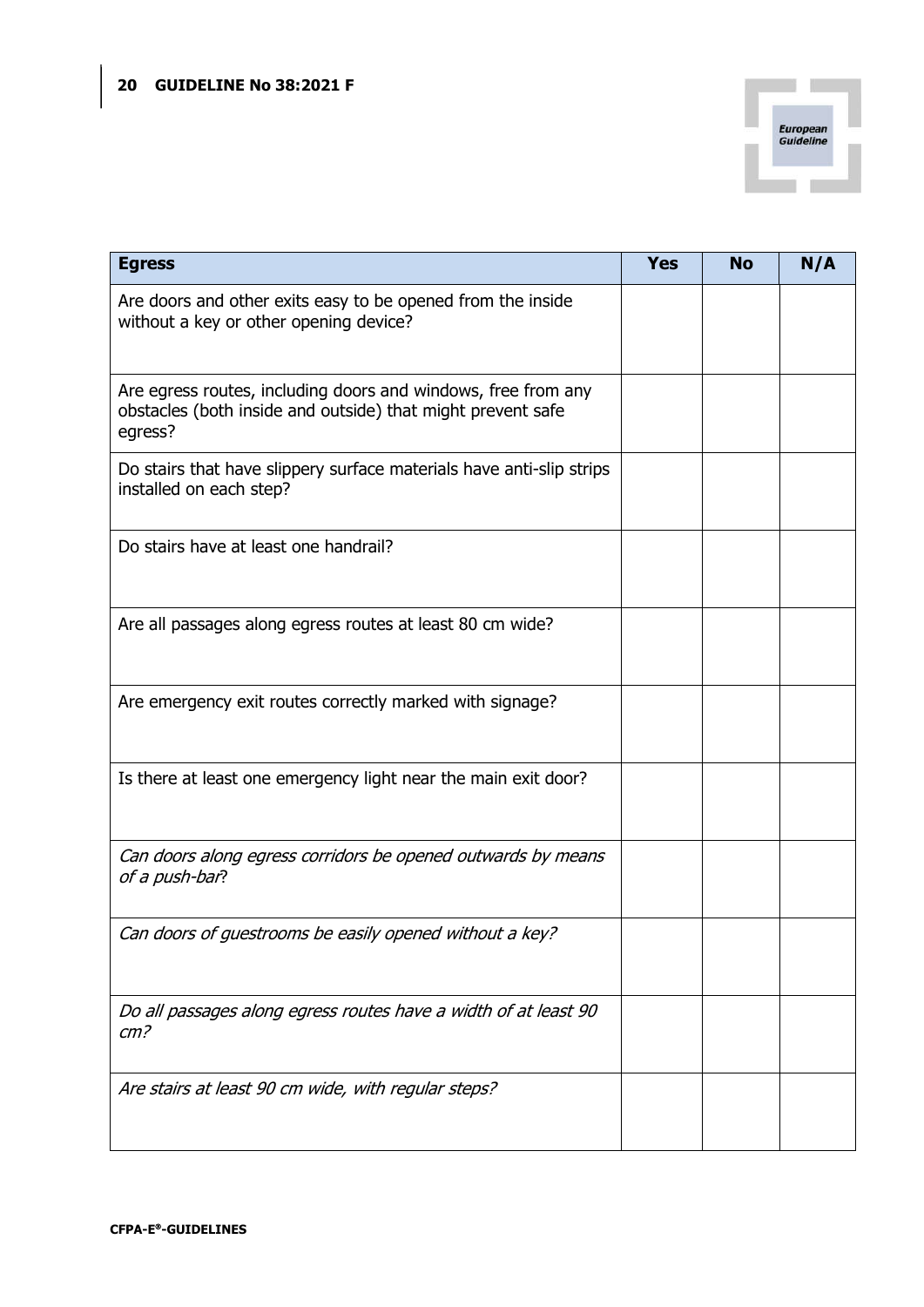

| Are stairs and staircase claddings made of not combustible<br>materials?                                 |  |  |
|----------------------------------------------------------------------------------------------------------|--|--|
| Do staircases have ventilating openings on top? Do these<br>openings open manually and automatically?    |  |  |
| If the one-way egress path length exceeds 20 m, does each<br>guestroom have two alternative exit routes? |  |  |

| <b>Lifts</b>                                | <b>Yes</b> | <b>No</b> | N/A |
|---------------------------------------------|------------|-----------|-----|
| Do lifts have an automatic lowering system? |            |           |     |
|                                             |            |           |     |

| Safety of utilities, appliances and electrical systems                                                              | <b>Yes</b> | <b>No</b> | N/A |
|---------------------------------------------------------------------------------------------------------------------|------------|-----------|-----|
| Have all electrical utilities and appliances been inspected for<br>damaged wires or other external damage?          |            |           |     |
| Are electric or gas stoves kept clear of flammable materials?                                                       |            |           |     |
| Have the electrical systems of the premises been<br>inspected by a competent inspector?                             |            |           |     |
| Have gas systems and appliances been inspected by competent<br>inspector?                                           |            |           |     |
| Are cooking hoods, canopies, ductworks, filters etc. regularly<br>cleaned to prevent accumulation of grease or oil? |            |           |     |
| Are gas cylinders stored appropriately?                                                                             |            |           |     |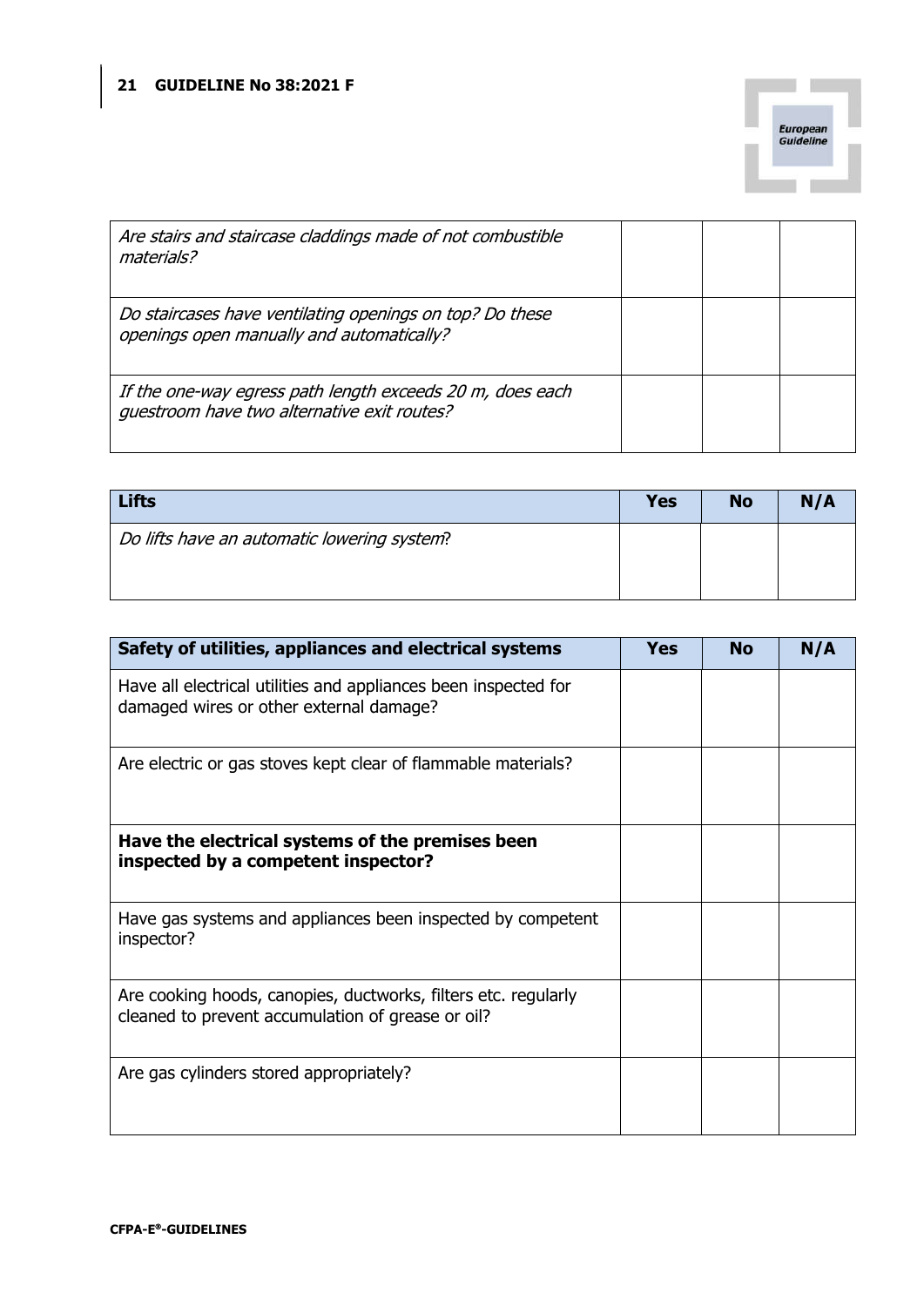

| <b>Natural hazards</b>                                                                                                          | <b>Yes</b> | <b>No</b> | N/A |
|---------------------------------------------------------------------------------------------------------------------------------|------------|-----------|-----|
| Have natural hazard risks (floods, landslides, forest fires, etc.)<br>been mapped out and have required preparations been made? |            |           |     |

| <b>Waste management</b>                                                       | Yes | <b>No</b> | N/A |
|-------------------------------------------------------------------------------|-----|-----------|-----|
| Do waste containers outside the premises have an adequate<br>safety distance? |     |           |     |

| <b>Fireplaces and other open flame devices</b>                                                                                                 | Yes | <b>No</b> | N/A |
|------------------------------------------------------------------------------------------------------------------------------------------------|-----|-----------|-----|
| Have fireplaces and connected chimneys been regularly<br>inspected and cleaned by qualified personnel?                                         |     |           |     |
| Are areas around open flame devices clear of any flammable<br>materials?                                                                       |     |           |     |
| Is a EN 1869 fire blanket available?                                                                                                           |     |           |     |
| Are matches, lighters and similar devices stored in a place<br>unreachable by children and from a safe distance away from<br>ignition sources? |     |           |     |
| Is there a CO detector?                                                                                                                        |     |           |     |
| Are adequate fire extinguishers present near the fireplace, in<br>sufficient number?                                                           |     |           |     |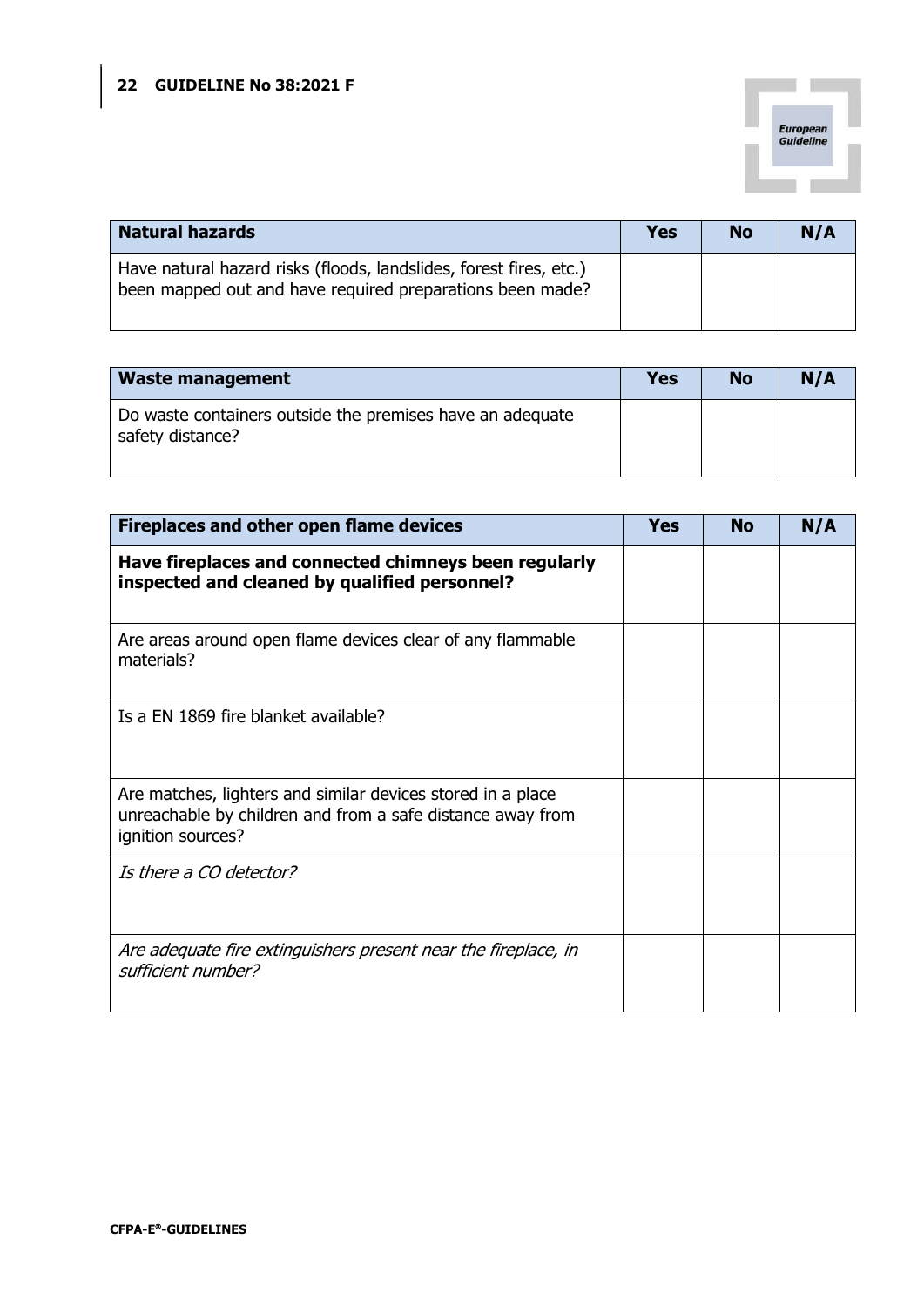

| <b>Safety of smoking</b>                                                                      | <b>Yes</b> | <b>No</b> | N/A |
|-----------------------------------------------------------------------------------------------|------------|-----------|-----|
| Is there a designated, safe smoking area with no dangerous /<br>combustible materials around? |            |           |     |
| Are ashtrays or other non-combustible containers provided and<br>are they emptied regularly?  |            |           |     |

| <b>Fire safety equipment</b>                                                                                                    | Yes | <b>No</b> | N/A |
|---------------------------------------------------------------------------------------------------------------------------------|-----|-----------|-----|
| Are all bedrooms and corridors equipped with a fire<br>detector?                                                                |     |           |     |
| Are all smoke detectors in the correct location, undamaged,<br>maintained and properly tested (by pressing the test button)?    |     |           |     |
| Are all smoke detectors interlinked?                                                                                            |     |           |     |
| Are alarms clearly audible?                                                                                                     |     |           |     |
| Is there a fire blanket located in the kitchen?                                                                                 |     |           |     |
| Are areas with fireplaces or gas systems/appliances<br>equipped with carbon monoxide (CO) detectors?                            |     |           |     |
| Are all carbon monoxide (CO) detectors in the correct location,<br>undamaged and properly tested (by pressing the test button)? |     |           |     |
| Is there a fire blanket located in the kitchen and is it<br>undamaged?                                                          |     |           |     |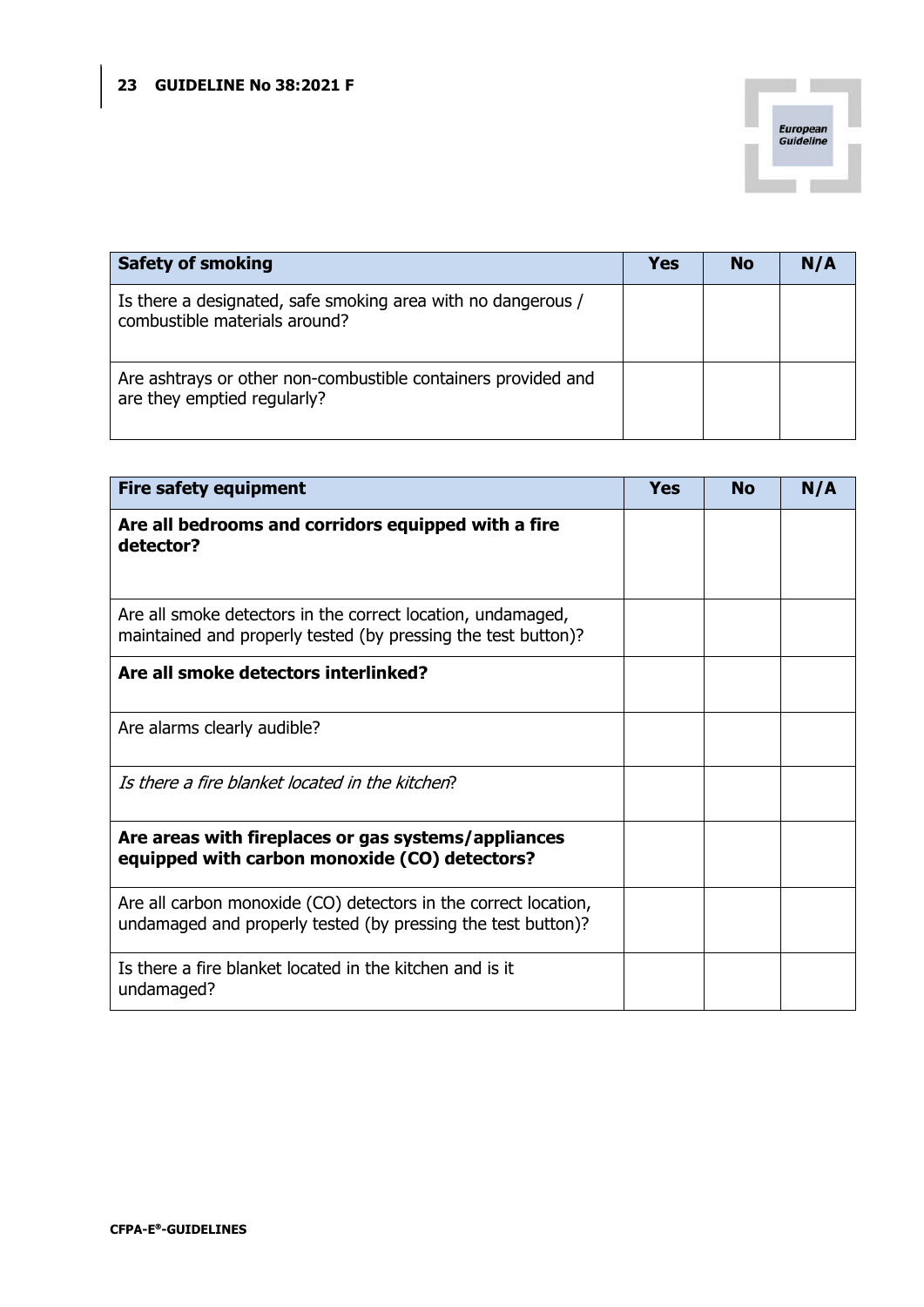

| <b>Fire extinguishers</b>                                                                                                            | <b>Yes</b> | <b>No</b> | N/A |
|--------------------------------------------------------------------------------------------------------------------------------------|------------|-----------|-----|
| Are there enough fire extinguishers located in a visible<br>position? And are they undamaged and unused?                             |            |           |     |
| Have fire extinguishers been inspected and maintained by<br>qualified personnel according to local codes or manufacturers<br>manual? |            |           |     |

| Fire safety of different materials                                                                                       | Yes | <b>No</b> | N/A |
|--------------------------------------------------------------------------------------------------------------------------|-----|-----------|-----|
| Do floor, wall and ceiling claddings have an adequate reaction to<br>fire classification?                                |     |           |     |
| Are covering materials (carpets, curtains) and furniture not easily<br>combustible?                                      |     |           |     |
| Do all material have enough safety distance from sources of<br>ignition (such as fireplaces, heaters, spotlights, etc.)? |     |           |     |

| Dangerous substances and chemicals                                                                                                     | Yes | <b>No</b> | N/A |
|----------------------------------------------------------------------------------------------------------------------------------------|-----|-----------|-----|
| Are all dangerous substances and chemicals stored in a safe<br>location, unreachable by children?                                      |     |           |     |
| Are all dangerous materials and chemicals in their original<br>packaging with all of the original labels and instructions<br>attached? |     |           |     |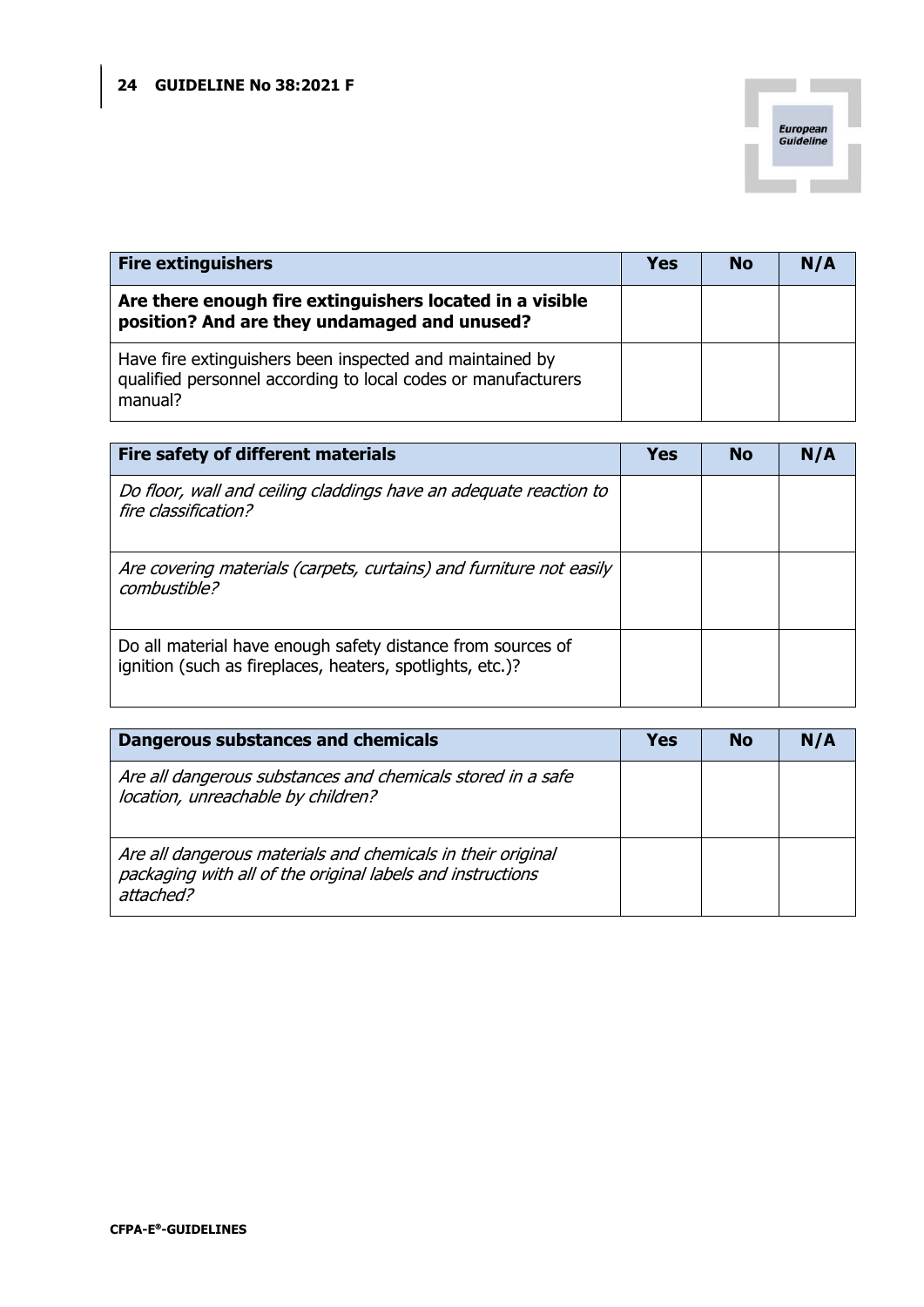

| <b>Safety instructions for guests</b>                                                         | <b>Yes</b> | <b>No</b> | N/A |
|-----------------------------------------------------------------------------------------------|------------|-----------|-----|
| Do instructions include address and GPS coordinates of the<br>premises?                       |            |           |     |
| Do instructions include the main emergency phone numbers and<br>the phone number of the host? |            |           |     |
| Do instructions include the correct use of fire safety equipment?                             |            |           |     |
| Do instructions include actions to be taken in case of fire?                                  |            |           |     |
| Do instructions include a simple floor plan?                                                  |            |           |     |
| Do instructions include the correct disposal of waste?                                        |            |           |     |
| Do instructions include the safe use of fireplaces and chimneys<br>(where applicable)?        |            |           |     |
| Do instructions include the safe use of electrical and gas systems<br>and appliances?         |            |           |     |
| Do instructions include rules and prohibitions for guests?                                    |            |           |     |
| Are instructions in an adequate number of languages?                                          |            |           |     |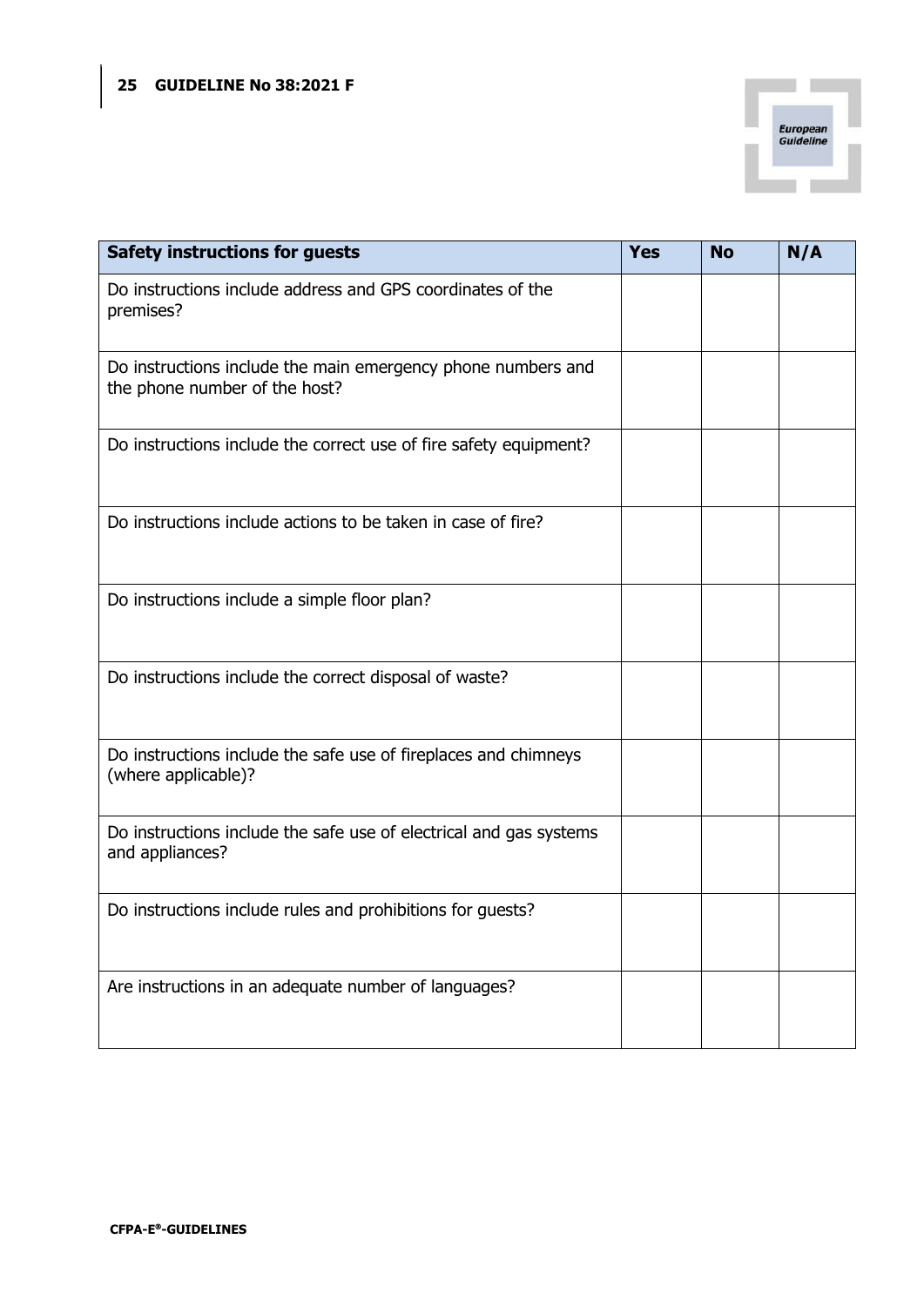# 26 GUIDELINE No 38:2021 F



Comments and corrective actions: